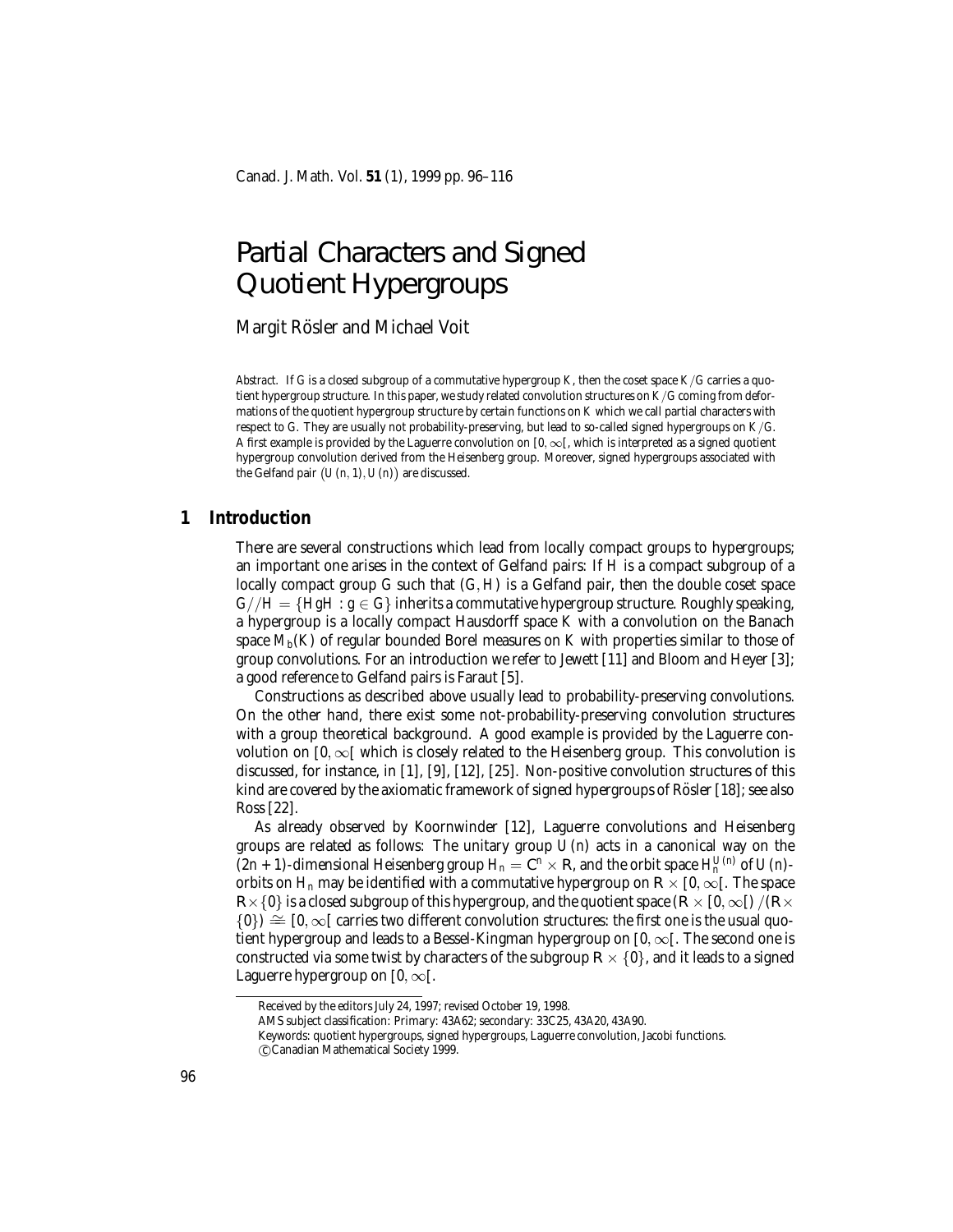The purpose of this paper is to generalize this twisted quotient convolution to closed subgroups *G* of commutative hypergroups *K*. We define the twist by means of a continuous function  $\sigma: K \to \mathbf{T} := \{z \in \mathbb{C} : |z| = 1\}$  satisfying  $\sigma(xg) = \sigma(x)\sigma(g)$  and  $\sigma(\bar{x}) = \overline{\sigma(x)}$  for  $x \in K$ ,  $g \in G$ . We prove that such a  $\sigma$ , which we call a partial character of *K* with respect to *G*, leads in a natural way to a commutative signed hypergroup structure on the quotient *K*/*G* that is closely related to the usual quotient hypergroup structure on  $K/G$  (which appears as the special case for  $\sigma \equiv 1$ . Our approach leads to new signed hypergroup structures for some classes of commutative hypergroups with a group-theoretical background. As a further example, we consider the Gelfand pair  $(U(n, 1), U(n))$ . Up to some covering, it leads to a double coset hypergroup on  $R \times [0,\infty)$  with "two-dimensional" Jacobi functions as characters; see Flensted-Jensen [6] and Trimeche [26]. In this case,  $R \times$  {0} is again a closed subgroup, the quotient hypergroup is a Jacobi hypergroup of non-compact type, and partial characters lead to new convolution structures on  $[0, \infty)$  which are related to product formulas for Jacobi functions.

This paper is organized as follows: Section 2 gives an outline of the relation between Heisenberg groups and Laguerre convolutions. Section 3 contains some facts on commutative signed hypergroups. Here also uniqueness of the pseudo-invariant measure on a commutative signed hypergroup is proved; this measure substitutes the Haar measure and is characterized by some adjoint relation, which is weaker than the usual translationinvariance. In the essential Section 4, partial characters and the associated twisted convolutions are introduced, and the associated twisted signed hypergroups are investigated. In Section 5, we study the dual space of signed quotient hypergroups. Section 6 is devoted to signed quotient hypergroups on  $[0,\infty[$  related to the Gelfand pair  $(U(n,1),U(n))$ .

### **2 Heisenberg Groups and Laguerre Convolutions on** [0,∞[

The  $(2n + 1)$ -dimensional Heisenberg group  $H_n := \mathbb{C}^n \times \mathbb{R}$  carries the multiplication

$$
(z,s)\cdot (w,t):=(z+w,s+t-\operatorname{Im}\langle z,w\rangle),
$$

where  $\langle .,.\rangle$  is the usual Hermitian inner product on  $\mathbb{C}^n$ . The unitary group  $U(n)$  acts on *H<sub>n</sub>* as group of automorphisms via  $(z, s) \mapsto (uz, s)$ ,  $u \in U(n)$ . The space  $K_n := H_n^{U(n)}$ of all *U*(*n*)-orbits in  $H_n$  can be identified with  $[0, \infty) \times \mathbb{R}$  in the obvious way and carries a orbit hypergroup structure.  $K_n$  is also naturally isomorphic to the double coset hypergroup  $(\overrightarrow{U(n)} \propto \overrightarrow{H_n})/U(n)$  where  $U(n)$  is regarded as a subgroup of the semidirect product  $\hat{U}(n) \propto H_n$  (*cf.* [11, Theorem 8.3]).  $(U(n) \propto H_n, U_n)$  is a Gelfand pair (see *e.g.*, Korányi [14]), and the space of all multiplicative symmetric functions in  $C_b(K_n)$  can be identified with the space of all symmetric  $U(n)$ -spherical functions on  $U(n) \propto H_n$ . The dual  $K_n$  decomposes into characters of two different kinds; see [1] and Ch. 1 of [8]:

(1) The characters of the first kind (coming from infinite-dimensional representations of  $H_n$ ) are parametrized by  $(R \setminus \{0\}) \times \{0, 1, 2, \ldots\}$  and are given by

$$
(2.1) \qquad \Lambda_{k,\mu}^{(n-1)}(x,t)=\frac{L_k^{(n-1)}(|\mu| x^2)}{L_k^{(n-1)}(0)}e^{-|\mu| x^2/2+i\mu t}\quad (\mu\in\mathbb{R}\setminus\{0\},k=0,1,2,\dots)
$$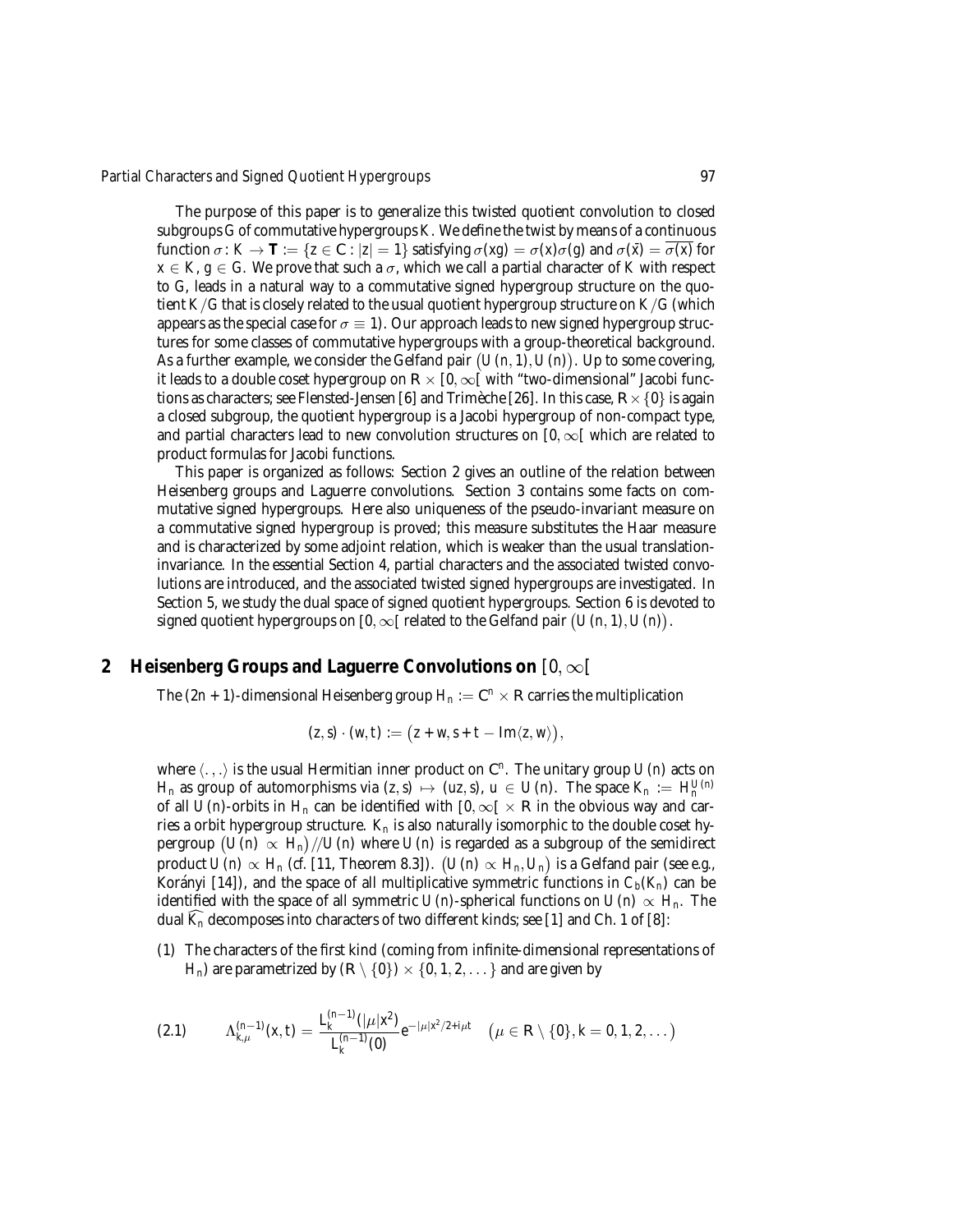where  $L_k^{(\alpha)}$  is the *k*-th Laguerre polynomial of index  $\alpha$ .

(2) Characters of the second kind arise from one-dimensional representations of  $H_n$  and are parametrized by  $[0, \infty)$ . They are given in terms of spherical Bessel function by

$$
(2.2) \t \eta_{\tau}^{(n-1)}(x,t) := j_{n-1}(\tau x), \t \text{where} \t j_{\alpha}(x) := \Gamma(\alpha+1) \cdot \sum_{n=0}^{\infty} \frac{(-1)^n (x/2)^{2n}}{n! \Gamma(n+\alpha+1)}.
$$

In [12], Koornwinder gave a product formula for the  $\Lambda_{k,\mu}^{(n-1)}$  and discussed its group theoretical interpretation. As this formula remains valid for the  $\eta_{\tau}^{(n-1)}$ , it determines the hypergroup convolution on  $K_n = [0, \infty] \times \mathbb{R}$ . For  $n \geq 2$  we obtain

$$
(2.3)
$$

 $\delta_{(x,s)} * \delta_{(y,t)}(f)$ 

$$
:=\frac{n-1}{\pi}\int_0^1\int_0^{2\pi}f\left(\sqrt{x^2+y^2+2xyr\cos\theta},s+t+xyr\sin\theta\right)\cdot r\cdot(1-r^2)^{n-2}dr\,d\theta
$$

for *x*,  $y \in [0, \infty)$ ,  $s, t \in \mathbb{R}$ ,  $f \in C_b(K_n)$ . For  $n = 1$ , this degenerates to

(2.4) 
$$
\delta_{(x,s)} * \delta_{(y,t)}(f) := \frac{1}{2\pi} \int_0^{2\pi} f(\sqrt{x^2 + y^2 + 2xy\cos\theta}, s + t + xy\sin\theta) d\theta.
$$

These formulas show that  $G := \{0\} \times \mathbb{R}$  is a subgroup of  $K_n$  isomorphic to  $(\mathbb{R}, +)$ . The quotient hypergroup  $K_n/G = \{\{k\} * G, k \in K_n\}$  can be identified with  $[0, \infty[$  and carries the convolution

$$
(2.5) \qquad \delta_x * \delta_y(f) := \frac{\Gamma(n)}{\Gamma(n-1/2)\Gamma(1/2)} \int_0^\pi f\left(\sqrt{x^2+y^2+2xy\cos\theta}\right) \cdot \sin^{2n-2}\theta \, d\theta.
$$

This is exactly the convolution of the Bessel-Kingman hypergroup of order *n*−1 on [0, ∞[; see [3]. The characters of this hypergroup are the modified Bessel functions  $x \mapsto j_{n-1}(tx)$ with *t*  $\geq$  0. This is in good agreement with the following fact: If *p*:  $[0, \infty[ \times \mathbb{R} \to [0, \infty[$ is the canonical projection, then the mapping  $\hat{p}$ :  $(K_n/G)^{\wedge} \rightarrow \widehat{K_n}$ ,  $\rho \mapsto \rho \circ p$  establishes a homeomorphism between the dual space  $(K_n/G)^{\wedge}$  of  $K_n/G$  and the annihilator  $A(K_n, G) := {\alpha \in K_n : \alpha|_G = 1}$  of *G* in  $K_n$  (see Theorem 2.5 of [27]).

On the other hand, (2.3) and (2.4) are closely connected with the Laguerre convolution; in fact, Koornwinder (Eq. (3.4), (3.5) and (4.4) in [12]) observed that

$$
(2.6) \qquad \Lambda_{k,\mu}^{(n-1)}(x,s)\cdot \Lambda_{k,\mu}^{(n-1)}(y,t)=(\delta_{(x,s)}*\delta_{(y,t)})(\Lambda_{k,\mu}^{(n-1)}) \quad (x,y\geq 0,s,t\in\mathbb{R})
$$

holds by using the product formula

$$
(2.7) \qquad \mathcal{L}_{k}^{(n-1)}(x^{2}) \cdot \mathcal{L}_{k}^{(n-1)}(y^{2}) = \int_{|x-y|}^{x+y} \mathcal{L}_{k}^{(n-1)}(z^{2}) d(\delta_{x} *_{L} \delta_{y})(z) \quad (x, y \geq 0)
$$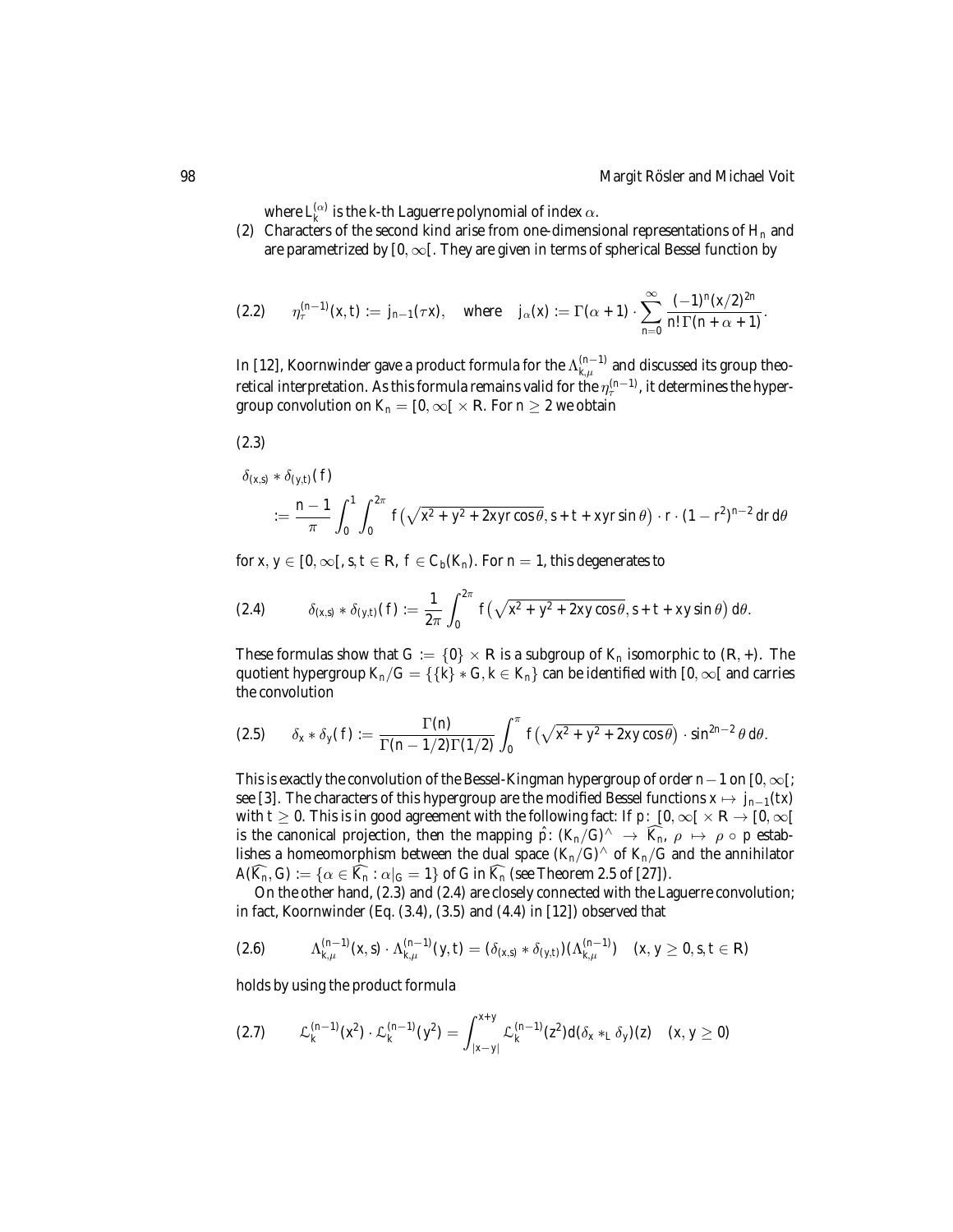for the Laguerre functions

$$
\mathcal{L}_k^{(n-1)}(x) := e^{-x/2} L_k^{(n-1)}(x) / L_k^{(n-1)}(0),
$$

where

(2.8)

 $(\delta_x *_{L} \delta_y)(f)$ 

$$
:=\frac{\Gamma(n)}{\Gamma(n-1/2)\Gamma(1/2)}\int_0^{\pi}f(\sqrt{x^2+y^2+2xy\cos\theta})\cdot j_{n-3/2}(xy\sin\theta)\cdot\sin^{2n-2}\theta\,d\theta.
$$

Involving Poisson's integral representation of Bessel functions, this can also be written as

(2.9) 
$$
\left(\delta_x *_{L} \delta_y\right)(f) = \frac{n-1}{\pi} \int_0^1 \int_0^{2\pi} f(\sqrt{x^2 + y^2 + 2xyr\cos\theta}) e^{ixyr\sin\theta} \cdot r(1 - r^2)^{n-2} dr d\theta.
$$

The convolution generated by (2.8) is called the Laguerre convolution on  $[0, \infty)$  (see also [9], [24]) and defines a signed hypergroup structure on  $[0, \infty)$  by [18], [19]. Notice that the Laguerre convolution is quite similar to the convolution (2.5), and that the measure  $x^{2n-1}dx$  on [0, ∞[, which is the Haar measure of the Bessel-Kingman hypergroup, also serves as a substitute for Haar measure on the signed Laguerre hypergroup.

The Laguerre convolution has the following background: The function  $\sigma \in C_b(K_n)$  with  $\sigma(x, t) := e^{it}$  satisfies certain algebraic conditions (see Section 4.1) which ensure that

$$
(2.10) \qquad \delta_x *_{\sigma} \delta_y := \overline{\sigma(x,0)} \cdot \overline{\sigma(y,0)} \cdot p(\sigma \cdot (\delta_{(x,0)} * \delta_{(y,0)})) \in M_b([0,\infty[)
$$

(with *p*:  $[0, \infty] \times \mathbb{R} \to [0, \infty]$  being the canonical projection) generates a convolution structure on  $[0, \infty)$  which is just the signed Laguerre hypergroup. Moreover, (2.10) with  $\sigma(x, t) := 1$  is the Bessel-Kingman convolution (2.5). In Section 4 we introduce such functions  $\sigma$  on arbitrary commutative hypergroups *K* with a closed subgroup *G*, and we will see that (2.10) always leads to a signed hypergroup on *K*/*G*.

We finally mention that the Laguerre convolution is related to the twisted convolution

$$
(F\#G)(z)=\int_{\mathbb{C}^n}F(w)\cdot G(z-w)\cdot e^{2\pi i\cdot \operatorname{Im}\langle z,w\rangle}\,dw\quad \big(F,G\in L^1(\mathbb{C}^n)\big)
$$

on  $L^1(\mathbb{C}^n)$  which comes from the convolution on the reduced Heisenberg group  $H_n^{red}:=$ *H<sub>n</sub>*/Γ,  $\Gamma = \{ (0, k), k \in \mathbb{Z} \}$ ; see pp. 25–27 of [8]. The algebra  $(L^1([0, \infty), x^{n-1}dx), *)$ associated with the signed Laguerre convolution (2.8) can be regarded as a commutative Banach subalgebra of  $\overline{(L^1(\mathbb C^n), \#)}$  as follows: The Banach space

$$
L^1_{U(n)}(\mathbb{C}^n) := \{ f \in L^1(\mathbb{C}^n) : f(u(z)) = f(z) \text{ almost everywhere for all } u \in U(n) \}
$$

of all  $U(n)$ -invariant functions is closed under the convolution  $\#$ , and the radial mapping

$$
(L^1_{U(n)}(\mathbb{C}^n),\#) \longrightarrow (L^1([0,\infty[~,x^{n-1}dx),*), \quad f \longmapsto \tilde{f}, \quad \tilde{f}(t) := c_n \cdot f(t,0,\dots,0)
$$

is an isometric isomorphism of Banach algebras for some constant  $c_n > 0$  (see [25]).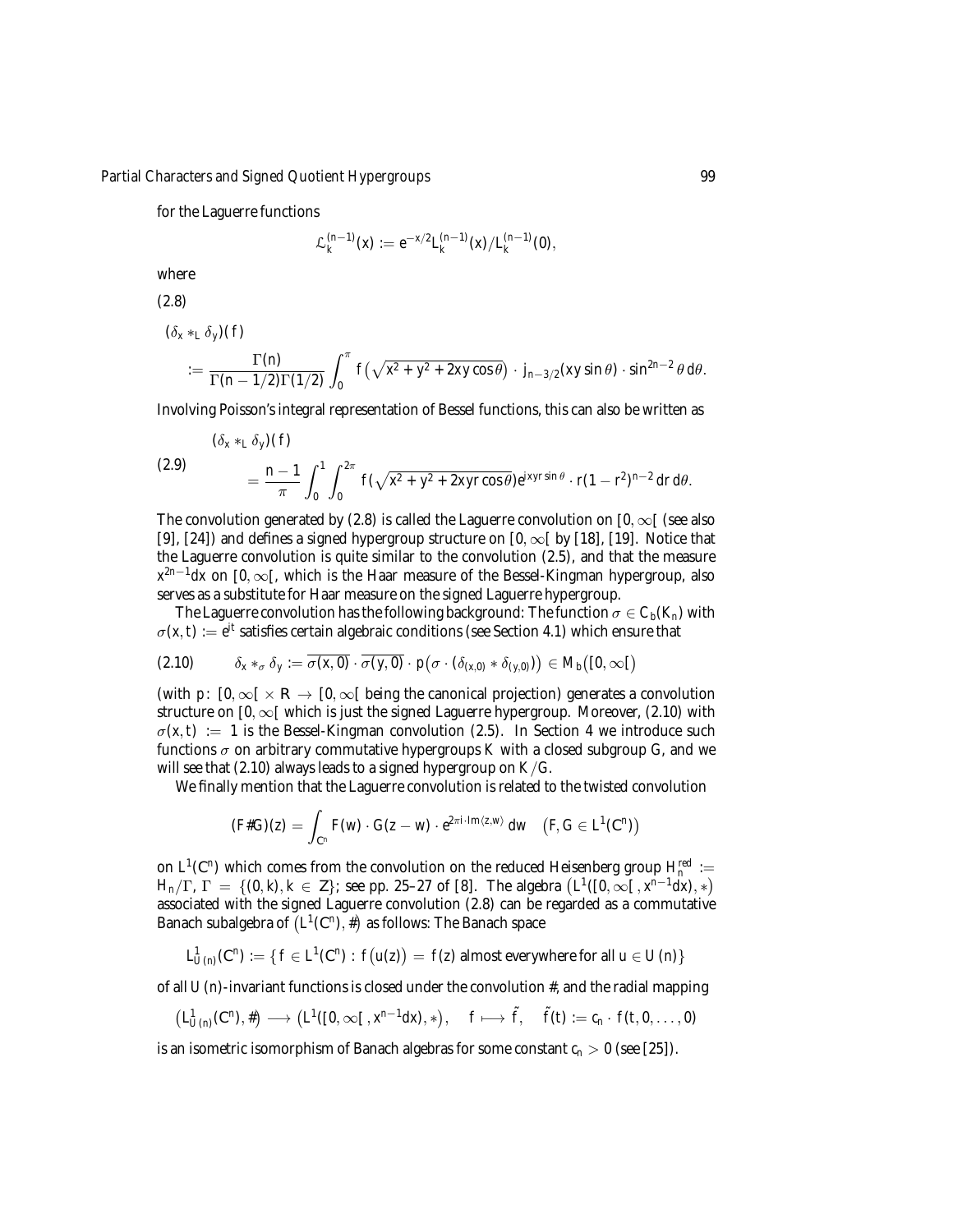#### **3 Basic Facts on Commutative Signed Hypergroups**

In this section we recapitulate some facts on commutative signed hypergroups from Rösler [18], [19]. We assume that the reader is familiar with usual hypergroups.

For a locally compact Hausdorff space  $X$  let  $M_b^{\mathbb{R}}(X)$  denote the subspace of real measures from  $M_b(X)$ , and  $w_*$  the  $\sigma\big(M_b(X), \dot{C}_0(X)\big)$ -topology on  $M_b(X)$ .

A *commutative signed hypergroup* is a triple  $(X, m, \omega)$  consisting of a locally compact, σ-compact Hausdorff space *X*, a distinguished positive Radon measure *m* ∈ *M*+(*X*) with  $\sup p$   $m=X$  and a commutative  $w_*$ -continuous mapping  $\omega\colon X\times X\to M_b^{\mathbb R}(X)$ ,  $(x,y)\mapsto x$  $\delta_x * \delta_y$ , satisfying the following axioms:

- (A1) For  $x \in X$  and  $f \in C_b(X)$ , the translate  $T^x f: y \mapsto \delta_x * \delta_y(f)$  again belongs to  $C_b(X)$ . Furthermore, for  $f \in C_c(X)$  and any compactum  $K \subset X$ , the set  $\bigcup_{x \in K} \mathrm{supp}(T^x f)$  is relatively compact in *X*.
- (A2)  $\|\delta_x * \delta_y\| \leq C$  for all  $x, y \in X$ , where  $C > 0$  is a constant.
- (A3) The canonical continuation  $*$  of  $\omega$  to  $M_h(X)$ , which is given by

$$
\mu * \nu(f) := \int_{X \times X} \delta_x * \delta_y(f) \, d(\mu \otimes \nu)(x, y) \quad \text{for } f \in C_0(X),
$$

is associative.

- (A4) There exists a neutral element  $e \in X$  with  $\delta_e * \delta_x = \delta_x$  for all  $x \in X$ .
- (A5) There exists an involutive homeomorphism  $\bar{a}$  on *X* such that for all  $f, g \in C_c(X)$ and  $x \in X$  the following adjoint relation holds:

$$
\int_X (T^x f)g \, dm = \int_X f(T^{\bar{x}}g) \, dm.
$$

Axiom (A5) implies that  $\bar{e} = e$  and  $(\delta_x * \delta_y)^{-} = \delta_{\bar{y}} * \delta_{\bar{x}}$  for all  $x, y \in X$ , where  $\mu^{-}(A) :=$  $\mu(A^-)$  for Borel measures  $\mu$  on *X* and Borel sets *A* ⊆ *X*.

In view of (A5) we call the measure *m* a "pseudo-invariant" measure w.r.t. ∗ on *X*. It is ∗-invariant exactly if δ*<sup>x</sup>* ∗ δ*<sup>y</sup>* (*X*) = 1 for all *x*, *y* ∈ *X*. Just like the Haar measure of a commutative hypergroup, the pseudo-invariant measure of a commutative signed hypergroup is unique up to a multiplicative constant, see Theorem 3.1 below.

The algebra  $(M_b(X),*)$  becomes a commutative Banach-\*-algebra with unit  $\delta_e$ , the involution  $\mu \mapsto \mu^* := \overline{\mu^-}$ , and with the norm  $\|\mu\|' := \|L_\mu\|$ , where  $L_\mu(\nu) := \mu * \nu$  for  $\mu, \nu \in M_b(X)$ .  $L^1(X, m)$  with the same multiplication and norm is a closed \*-ideal in  $\left( M_b(X), *, \|.\|'\right)$ . The dual space

$$
\widehat{X} := \{ \phi \in C_b(X) : \phi \not\equiv 0; \delta_x * \delta_y(\phi) = \phi(x)\phi(y) \text{ and } \phi(\bar{x}) = \overline{\phi(x)} \text{ for all } x, y \in X \}
$$

is locally compact w.r.t. the topology of compact-uniform convergence. The Fourier transformation on  $M_b(X)$  and  $L^1(X, m)$  is given by

$$
\widehat{\phantom{a}}: M_b(X) \to C_b(\widehat{X}), \quad \widehat{\mu}(\varphi) := \int_X \overline{\varphi(x)} \, d\mu(x),
$$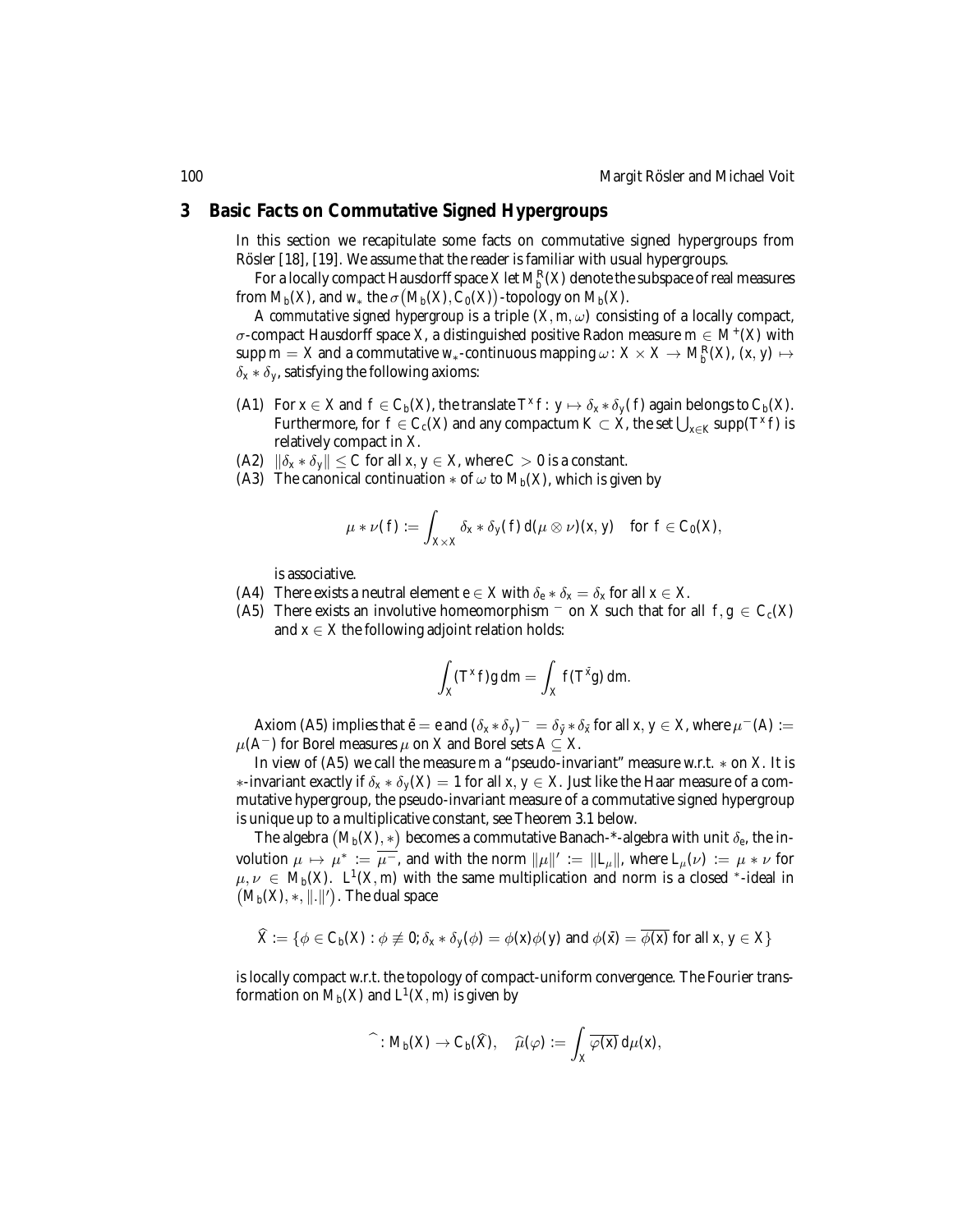and  $f := fm \in C_0(X)$ . The mapping  $\mu \mapsto \widehat{\mu}$  on  $M_b(X)$  is injective. Finally, the pseudo-<br>investigation comes as during Planchard magnetic and  $\widehat{Y}$  which is determined uniquely be invariant measure *m* admits a Plancherel measure  $\pi$  on  $\hat{X}$  which is determined uniquely by the fact that the Fourier transformation becomes an *L*2-isometry; see [19].

*Theorem 3.1 Let*  $(X, m, \omega)$  *be a commutative signed hypergroup, and suppose that m'* ∈  $M^{+}(X)$  *with* supp  $m^{0} = X$  *is also pseudo-invariant w.r.t. the same convolution and involution on X. Then m'* =  $\lambda$ *m with a constant*  $\lambda$  > 0*.* 

**Proof** Take  $\varphi \in \hat{X}$ ,  $f \in C_c(X)$ , and  $y \in X$ ; then the adjoint relation for *m'* yields

$$
(3.1) \quad \varphi(y)\int_X f|\varphi|^2\,dm'=\int_X (f\varphi)(x)\varphi(y*\bar{x})\,dm'(x)=\int_X (f\varphi)(x*y)\overline{\varphi}(x)\,dm'(x).
$$

Now fix some  $g \in C_c(X)$  with  $\int_X g |\varphi|^2 dm = 1$  and set  $\lambda_{\varphi} := \int_X g |\varphi|^2 dm' \ge 0$ .

As *f* and *g* have compact support, axiom (A1) implies that the function  $(x, y) \mapsto$  $g(y)(f\varphi)(x * y)$  belongs to  $C_c(X \times X)$ . (3.1) and the adjoint relation for *m* now lead to

$$
\int_X f|\varphi|^2 dm' = \int_X g(y)|\varphi|^2(y) dm(y) \cdot \int_X f|\varphi|^2 dm'
$$
  
= 
$$
\int_X g(y)\overline{\varphi}(y) \left( \int_X (f\varphi)(x*y)\overline{\varphi}(x) dm'(x) \right) dm(y)
$$
  
= 
$$
\int_X \left( \int_X (g\overline{\varphi})(\overline{x}*y)\overline{\varphi}(x) dm'(x) \right) f(y)\varphi(y) dm(y).
$$

The inner integral in this last expression equals  $\bar{\varphi}(y) \int_X g |\varphi|^2 dm' = \lambda_{\varphi} \bar{\varphi}(y)$ ; this results from (3.1) with *g* and  $\bar{\varphi}$  instead of *f* and  $\varphi$  (note that  $(\vec{m}')^- = \vec{m}'$  by commutativity of  $*$ .) Hence  $\int_X f |\varphi|^2 dm' = \lambda_{\varphi} \cdot \int_X f |\varphi|^2 dm$  for all  $f \in C_c(X)$ , and this implies

$$
(3.2) \t\t |\varphi|^2 \, dm' = \lambda_{\varphi} |\varphi|^2 \, dm.
$$

But  $\lambda_{\varphi}$  is independent of  $\varphi \in \hat{X}$ : in fact, let  $\varphi, \psi \in \hat{X}$ . As  $\varphi(e) = \psi(e) = 1$ , there is an open neighbourhood *U* of *e* such that  $\varphi$  and  $\psi$  have no zeros on *U*. Hence, by (3.2),  $m'|_U=\lambda_\varphi m|_U$  and  $m'|_U=\lambda_\psi m|_U$ , and thus  $\lambda_\varphi=\lambda_\psi.$  It follows that there is a  $\lambda\geq 0$  with  $|\varphi|^2$ *m* $'=\lambda |\varphi|^2$ *m* for all  $\varphi\in \widehat{X}$ . By injectivity of the Fourier-Stieltjes transform on  $M_b(X)$ ,  $\hat{X}$  separates points on *X*. Hence for any  $x \in X$  there is an open neighbourhood *V* of *x* and  $a \varphi \in \widehat{X}$  without zeros on *V*. Hence,  $m'|_V = \lambda \cdot m|_V$ . As *X* is  $\sigma$ -compact and  $m'$  has full support, we get  $m' = \lambda m$  with  $\lambda > 0$ .

### **4 Partial Characters and Signed Quotient Hypergroups**

Let *G* be a closed subgroup of a commutative hypergroup *K*. Then, by Theorem 4.1 of [21], the space  $K/G = \{\{x\} * G, x \in K\}$  of left cosets of *G* in *K*, equipped with the quotient topology, is a commutative hypergroup with convolution

$$
\delta_{xG} * \delta_{yG} = \int_K \delta_{zG} d(\delta_x * \delta_y)(z);
$$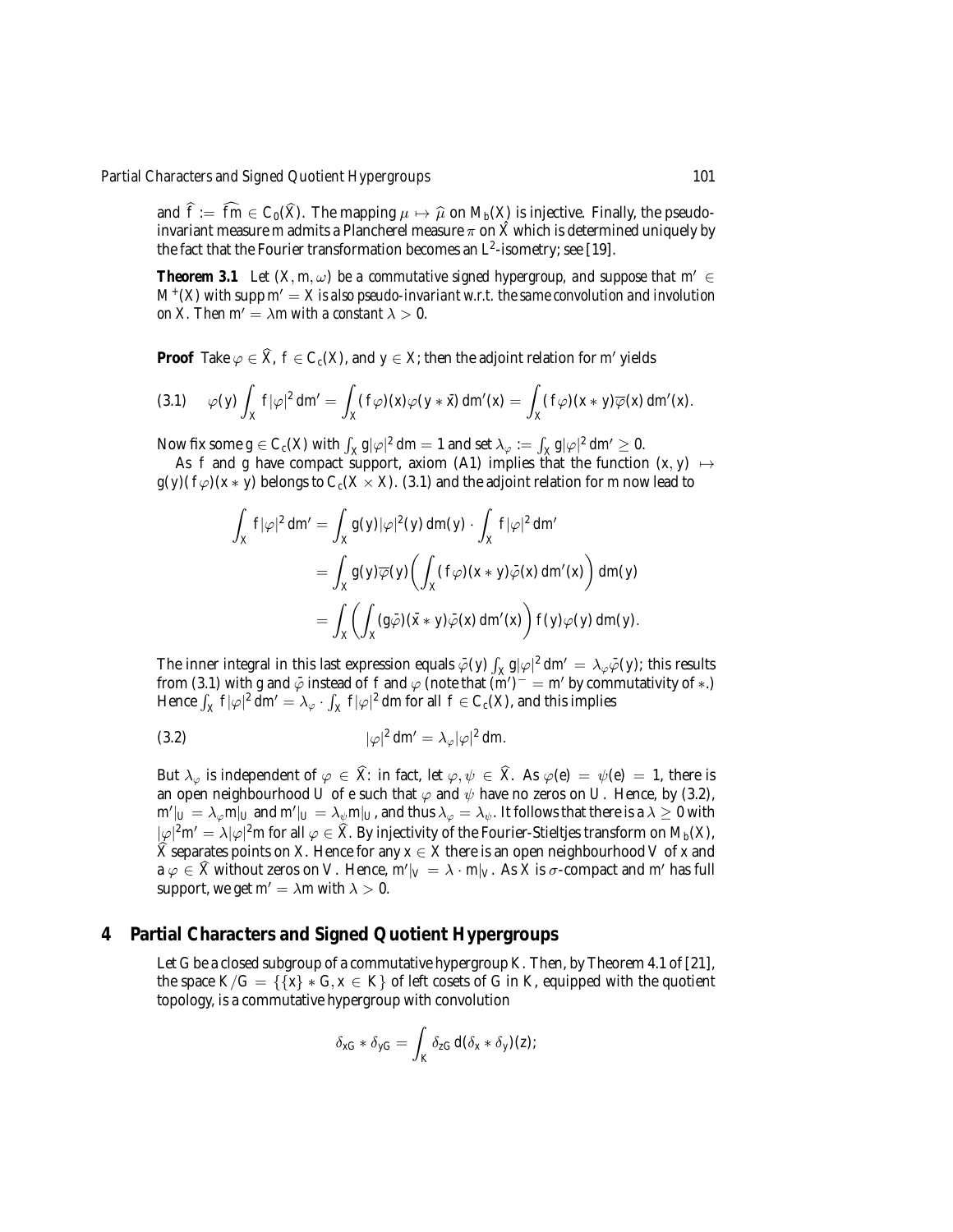the trivial coset  $G \in K/G$  is the neutral element and the involution is  $(xG)^{-} = \overline{x}G$ . We now introduce a principle to construct further convolution structures on *K*/*G* via deformations by so-called partial characters.

*Definition 4.1* A function  $\sigma \in C_b(K)$  is called a partial character of K with respect to G, for short: of  $(K, G)$ , if for all  $x \in K$  and  $g \in G$ ,

$$
|\sigma(x)| = 1, \quad \sigma(\bar{x}) = \overline{\sigma(x)} \quad \text{and} \quad \sigma(xg) = \sigma(x) \cdot \sigma(g).
$$

(As usual, *xg* is defined as the unique element of *K* with  $\delta_x * \delta_g = \delta_{xg}$ .)

#### *Remarks 4.2*

- (1) The restriction  $\sigma|_G$  of a partial character  $\sigma$  of  $(K, G)$  is a character of *G*.
- (2) The partial characters of (*K*,*G*) form a group w.r.t. the multiplication of functions.
- (3) In most cases  $|\alpha| \neq 1$  for characters  $\alpha$  of *K*. Hence, characters of *K* will usually fail to be partial characters of  $(K, G)$ . However, if  $\alpha \in \hat{K}$  is a character of *K* with  $\alpha(x) \neq 0$ for all  $x \in K$ , then obviously  $\sigma := \alpha/|\alpha|$  is a partial character of  $(K, G)$ .
- (4) We shall show in Remark 4.21 that under certain restrictions on *K* and *G*, each character of *G* can be extended to a partial character of (*K*,*G*).

The canonical surjective and open projection *p*:  $K \rightarrow K/G$  induces a surjective,  $W_*$ continuous projection  $M_b(K) \to M_b(K/G)$ , which is also denoted by *p*. We shall write *x* for the coset  $xG, x \in K$ .

*Lemma 4.3 Let*  $\sigma$  *be a partial character of*  $(K, G)$ *. Then the mapping* 

$$
\omega_{\sigma}: K/G \times K/G \longrightarrow M_b(K/G),
$$
  

$$
(\dot{x}, \dot{y}) \longmapsto \delta_{\dot{x}} *_{\sigma} \delta_{\dot{y}} := \overline{\sigma(x)} \cdot \overline{\sigma(y)} \cdot p(\sigma(\delta_x * \delta_y))
$$

*is well-defined and w*∗*-continuous. Moreover, the total variations satisfy*

(4.1)  $|\delta_{\dot{x}} *_{\sigma} \delta_{\dot{y}}| \leq \delta_{\dot{x}} * \delta_{\dot{y}} \quad (x, y \in K).$ 

**Proof** First note that for  $x, y \in K$  and  $g \in G$  we can write

$$
\delta_{xg} * \delta_y = \delta_x * \delta_y * \delta_g = \int_K (\delta_w * \delta_g) d(\delta_x * \delta_y)(w) = \int_K \delta_{wg} d(\delta_x * \delta_y)(w).
$$

It follows that for any  $f \in C_b(K/G)$ ,

$$
\overline{\sigma(g)} \int_K ((f \circ p)\sigma) d(\delta_{xg} * \delta_y) = \overline{\sigma(g)} \int_K ((f \circ p)\sigma) (wg) d(\delta_x * \delta_y) (w)
$$
  
= 
$$
\int_K ((f \circ p)\sigma) d(\delta_x * \delta_y).
$$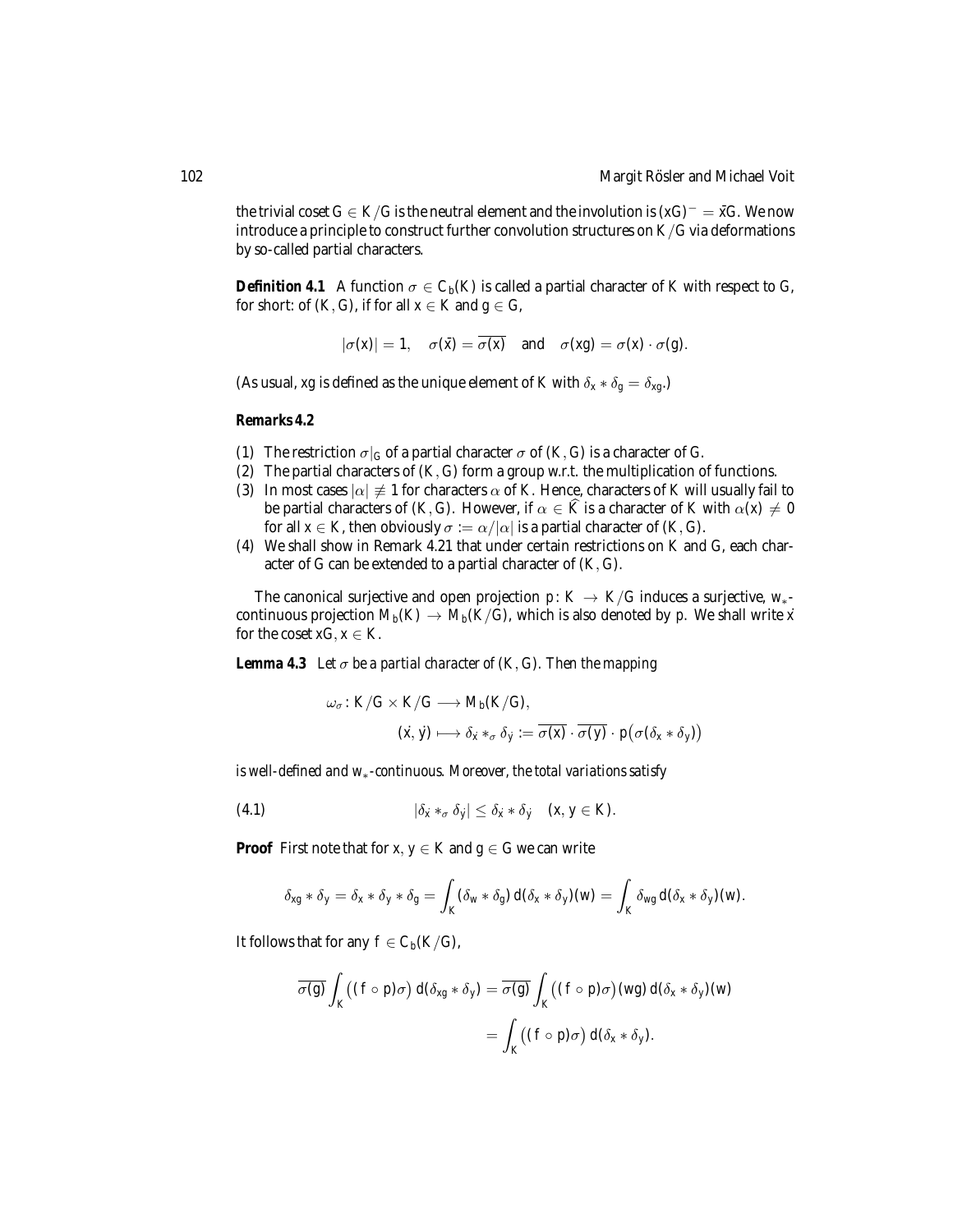Hence  $\overline{\sigma(g)} p(\sigma(\delta_{xg} * \delta_y)) = p(\sigma(\delta_x * \delta_y))$  for  $x, y \in K, g \in G$ , and  $*_\sigma$  is well-defined. To check that  $c: K/G \times K/G \rightarrow M_b(K/G)$ ,  $(x, y) \mapsto \delta_x *_{\sigma} \delta_y$  is  $w_*$ -continuous, use the commutative diagram

$$
K/G \times K/G \xrightarrow{c} M_b(K/G)
$$
  
\n
$$
p \times p \uparrow \qquad \qquad \uparrow p
$$
  
\n
$$
K \times K \xrightarrow{\tilde{c}} M_b(K)
$$

where  $\tilde{c}(x, y) := \overline{\sigma(x)\sigma(y)} \cdot \sigma \cdot (\delta_x * \delta_y)$ . As  $\tilde{c}$  and *p* are continuous, and as  $p \times p$  is open, it follows that *c* is continuous. To obtain inequality (4.1), recall that  $|\sigma| \equiv 1$  and hence  $|\delta_x *_{\sigma} \delta_y| = |p(\sigma(\delta_x * \delta_y))| \leq p(\delta_x * \delta_y)$ . This completes the proof.

As  $\omega_{\sigma}$  is *w*<sub>∗</sub>-continuous, its canonical continuation

$$
p(\mu) *_{\sigma} p(\nu) := \int_{K/G \times K/G} (\delta_{\dot{x}} *_{\sigma} \delta_{\dot{y}}) d(p(\mu) \otimes p(\nu))
$$

is a well-defined bilinear mapping on  $M_b(K/G) \times M_b(K/G)$ . In fact, we have

*Lemma 4.4 The canonical continuation*  $*_{\sigma}$  *of*  $\omega_{\sigma}$  *is given by* 

(4.2) 
$$
p(\mu) *_{\sigma} p(\nu) = p(\sigma(\bar{\sigma}\mu * \bar{\sigma}\nu)), \quad \mu, \nu \in M_b(K).
$$

*With this convolution, Mb*(*K*/*G*) *becomes a commutative Banach-*∗*-algebra with*

$$
\|\rho *_{\sigma} \tau\| \le \|\rho\| \cdot \|\tau\| \quad \text{for all } \rho, \tau \in M_b(K/G).
$$

*Its neutral element is the point measure*  $\delta_e = \delta_G$ , and its involution is given by  $p(\mu)^\sim := p(\mu^*),$ *where* . <sup>∗</sup> *is the involution on* (*Mb*(*K*), ∗)*. In particular,*

$$
p_\sigma\colon \big(M_b(K), *\big)\longrightarrow \big(M_b(K/G), *_\sigma\big),\quad \mu\mapsto p(\sigma\mu)
$$

*establishes a homomorphism of Banach-*∗*-algebras.*

**Proof** Eq. (4.2) is proved by a straightforward calculation: if  $f \in C_c(K/G)$ , then

$$
p(\mu) *_{\sigma} p(\nu)(f) = \int_{K/G \times K/G} f(\dot{x} *_{\sigma} \dot{y}) d(p(\mu) \otimes p(\nu))(\dot{x}, \dot{y})
$$
  
= 
$$
\int_{K \times K} f(p(x) *_{\sigma} p(y)) d(\mu \otimes \nu)(x, y)
$$
  
= 
$$
\int_{K} ((f \circ p)\sigma)(z) d(\bar{\sigma}\mu * \bar{\sigma}\nu)(z).
$$

Commutativity of  $*_{\sigma}$  is clear, and associativity follows from

$$
(p(\mu) *_{\sigma} p(\nu)) *_{\sigma} p(\rho) = p(\sigma(\bar{\sigma}\mu * \bar{\sigma}\nu)) *_{\sigma} p(\rho) = p(\sigma(\sigma\bar{\sigma}(\bar{\sigma}\mu * \bar{\sigma}\nu) * \bar{\sigma}\rho))
$$
  
=  $p(\sigma(\bar{\sigma}\mu * \bar{\sigma}\nu * \bar{\sigma}\rho)).$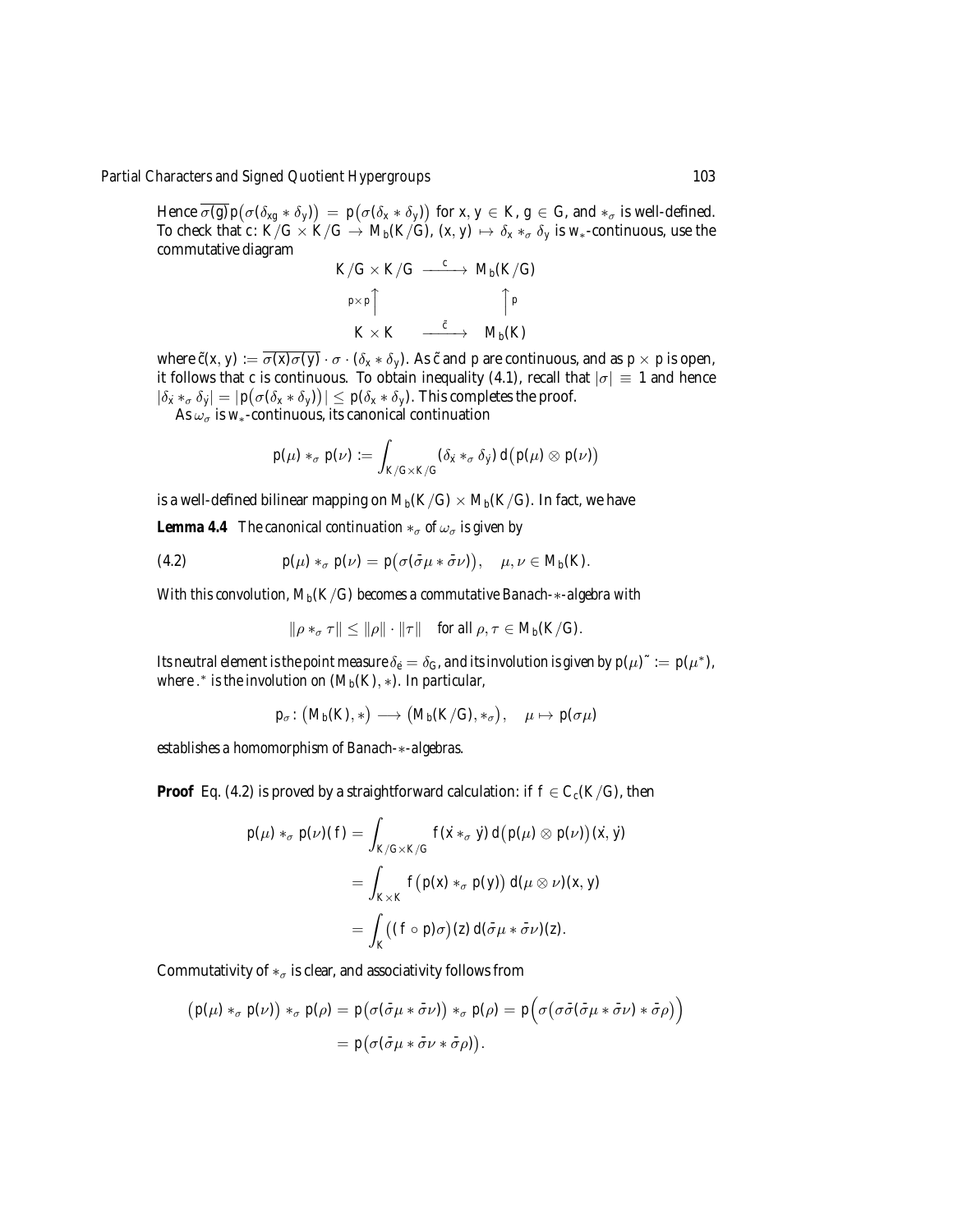The estimation of the total variation norms is clear by (4.1); moreover,  $\delta_{\hat{e}}$  is the neutral element, as  $\delta_e *_{\sigma} \delta_x = \overline{\sigma(x)} p(\sigma \delta_x) = \delta_x$  for  $x \in K$ . The mapping  $\tilde{\phantom{a}}$  on  $\big( M_b(K/G), *_{\sigma} \big)$  is well-defined, because for  $f \in C_b(K/G)$  and  $\mu \in M_b(K)$ ,

$$
\int_K (f \circ p) d\mu^* = \int_K (f \circ p)(\bar{x}) d\bar{\mu}(x) = \int_{K/G} f^-(\dot{x}) d\overline{p(\mu)}(\dot{x}),
$$

where  $f^- \in C_b(K/G)$  is given by  $f^-(\dot{x}) = f(\dot{\bar{x}})$ . So if  $p(\mu) = p(\nu)$ , then  $p(\mu^*) = p(\nu^*)$ . Moreover, we have for  $\mu, \nu \in M_b(K)$  that

$$
(p(\mu) *_{\sigma} p(\nu)) \tilde{ } = p(\sigma(\bar{\sigma}\mu * \bar{\sigma}\nu)) \tilde{ } = p(\sigma(\bar{\sigma}\nu * \bar{\sigma}\mu)^*) = p(\sigma(\bar{\sigma}\nu^* * \bar{\sigma}\mu^*))
$$
  
=  $p(\nu^*) *_{\sigma} p(\mu^*) = p(\nu)^* *_{\sigma} p(\mu)^*.$ 

This shows that  $\tilde{f}$  is in fact an involution on  $(M_b(K/G), *_\sigma)$ .

*Remark 4.5* If  $\sigma \equiv 1$  is trivial, then  $*_{\sigma}$  is just the convolution on the quotient hypergroup *K/G.* Generally however, it cannot even be expected that all the measures  $\delta_x *_{\sigma} \delta_y$  are real-valued. In order to obtain a signed hypergroup structure from  $*_\sigma$  on  $K/G$ , we have to assume this as an additional requirement. Notice in this context that

δ*x*˙ ∗<sup>σ</sup> δ*y*˙ ∈ *M*<sup>R</sup> *<sup>b</sup>* (*K*/*G*) ⇐⇒ (δ*x*˙ ∗<sup>σ</sup> δ*y*˙) <sup>−</sup> = δ*y*˙ ¯ ∗<sup>σ</sup> δ*x*˙ ¯ (4.3) . for *x*, *y* ∈ *K*

This is clear from the following two identities for any real  $f \in C_c(K/G)$ :

$$
(\delta_{\dot x} *_{\sigma} \delta_{\dot y})^-(f) = \overline{\sigma(x)\sigma(y)} \int_K f(\dot z)\sigma(z) d(\delta_x * \delta_y)(z),
$$

as well as

$$
(\delta_{\tilde{x}} *_{\sigma} \delta_{\tilde{y}})(f) = \overline{\sigma(\tilde{x})\sigma(\tilde{y})} \int_{K} f(\tilde{z})\sigma(z) d(\delta_{\tilde{x}} * \delta_{\tilde{y}})(z) = \sigma(x)\sigma(y) \int_{K} f(\tilde{z}) \overline{\sigma(z)} d(\delta_{x} * \delta_{y})(z).
$$

The proof of the following main theorem will be divided into several parts.

*Theorem 4.6 Let G be a closed subgroup of a second countable commutative hypergroup K*, and let  $m_{K/G}$  denote the Haar measure of the quotient hypergroup  $K/G$ . If  $\sigma$  is a par*tial character of* (*K*, *G*) *such that all the convolution products*  $\delta_{\dot{x}} *_{\sigma} \delta_{\dot{y}}$  *are real-valued, then*  $(K/G, m_{K/G}, *_{\sigma})$  is a commutative signed hypergroup with the same neutral element and in*volution as for the usual quotient hypergroup K*/*G. Moreover,*

(4.4) 
$$
G = \dot{e} \in \mathrm{supp}(\delta_{\dot{x}} *_{\sigma} \delta_{\dot{y}}) \iff \bar{x}G = yG \text{ for all } x, y \in K.
$$

As an immediate consequence of the equivalence (4.3), we have

*Corollary 4.7 If in the situation of Theorem 4.6 the quotient hypergroup K*/*G is hermitian, i.e., if the identity mapping is the involution on*  $K/G$ *, then*  $(K/G, m_{K/G}, *_{\sigma})$  *is a hermitian signed hypergroup for each partial character*  $\sigma$  *of*  $(K, G)$ *.*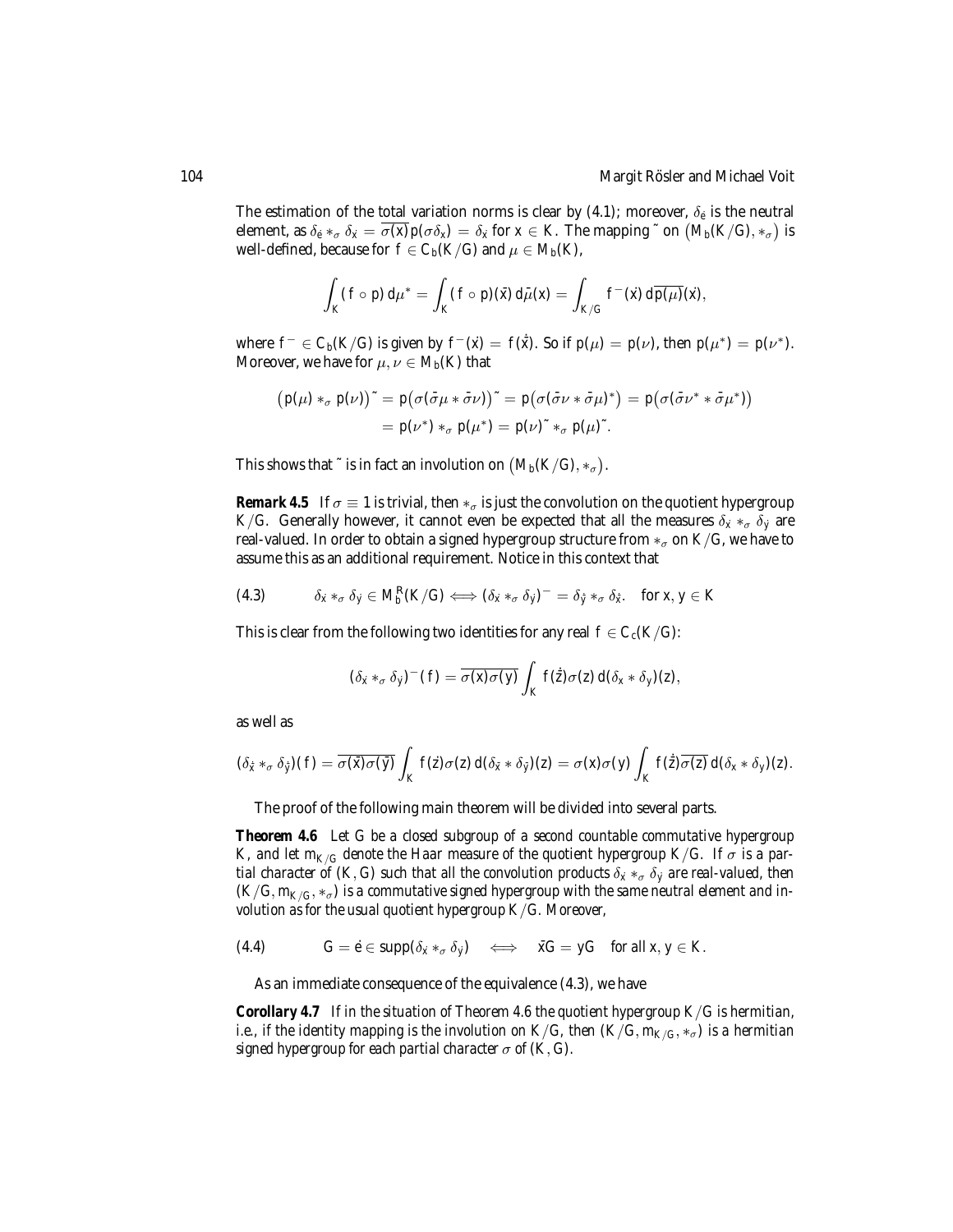In our Laguerre-example of Section 2,  $\sigma(x, t) := e^{it}$  is a partial character of  $K_n \cong$  $[0, \infty[ \times \mathbb{R} \text{ w.r.t. the closed subgroup } G = \{0\} \times \mathbb{R}$ . The quotient hypergroup  $K_n/G \cong$ [0, ∞[ is the hermitian Bessel-Kingman hypergroup of order *n* − 1, and the signed hypergroup on [0,  $\infty$ [ associated with  $\sigma$  is just the signed Laguerre hypergroup.

*Remark 4.8* Suppose that  $\sigma, \tau \in C_b(K)$  are partial characters of  $(K, G)$  with  $\sigma|_G = \tau|_G$ . Then the function  $\sigma/\tau$  provides a partial character of  $(K, G)$  which is constant on *G*-cosets. Therefore, as the projection *p* is open, there exists a unique  $\rho \in C_b(K/G)$  with  $|\rho| = 1$  and such that  $\sigma/\tau = \rho \circ p$ . A short calculation shows that

$$
\rho(\bar{x}) = \overline{\rho(\bar{x})} \quad \text{and} \quad \delta_{\bar{x}} *_{\sigma} \delta_{\bar{y}} = \overline{\rho(\bar{x}) \rho(\bar{y})} \cdot \rho(\delta_{\bar{x}} *_{\tau} \delta_{\bar{y}}) \quad \text{for } \bar{x}, \bar{y} \in K.
$$

Hence,  $\Phi\colon \big(M_b(K/G), \ast_\tau\big) \longrightarrow \big(M_b(K/G), \ast_\sigma\big)$ ,  $\mu \mapsto \rho\mu$  is an isomorphism of Banach- $\ast$ algebras. Summing up, partial characters  $\sigma$ ,  $\tau$  with  $\sigma|_G = \tau|_G$  lead to signed hypergroups which are isomorphic in a canonical way.

**Proof of Theorem 4.6** As  $p: K \to K/G$  is a continuous open surjection,  $K/G$  is second countable and  $\sigma$ -compact. Except axiom (A5), all properties of a commutative signed hypergroup are covered by the foregoing lemmata. In particular, (A1) follows from (4.1) and the corresponding properties of the quotient hypergroup  $K/G$ . The proof of the adjoint relation (A5) requires some preparation and is postponed to the end of this section. To check (4.4), notice that (4.4) is naturally satisfied for the quotient hypergroup convolution  $*_1$  on *K/G*. In the general case, the implication "⇒" now follows from (4.1). The reverse implication follows from " $\Rightarrow$ " together with Corollary 2.7 in [19].

We now turn to the proof of the adjoint relation. The central idea is to involve the adjoint relation for *K* via a Weil formula for subgroups in [10]. Let  $m_K$  and  $m_G$  be the Haar measures of *K* and *G* respectively. For  $f \in C_c(K)$  define the orbit mean

$$
T_G f(x) := \int_G f(xr) dm_G(r) \quad \text{with} \quad T_G f \in C_c(K/G).
$$

It is well-defined since the integral on the right is constant on *G*-cosets. Proposition 1 of Hermann [10] says that the functional  $f \mapsto \int_{K/G} T_Gf\,dm_{K/G}$  establishes a non-trivial Haar measure on *K*. By uniqueness of  $m<sub>K</sub>$ , we thus have

**Lemma 4.9** *The Haar measures*  $m_K$ ,  $m_{K/G}$  *and*  $m_G$  *can be normalized such that* 

$$
\int_K f(x) dm_K(x) = \int_{K/G} T_G f(x) dm_{K/G}(x) \quad \text{for all } f \in C_c(K).
$$

The proof of the adjoint relation also needs that the canonical projection  $p: K \to K/G$ admits a Borel cross section (see p. 102 of [15] or Ch. 1 of [16]):

*4.10* There exists a Borel function  $\phi \colon K/G \to K$  with  $p \circ \varphi = \mathrm{id}_{K/G}$  such that  $\phi(p(F))$  is a relatively compact Borel set in *K* for each compactum  $F \subset K$ .

We now use the following lemma to reduce the general situation to the special case

(4.5) 
$$
H_x := \{y \in G : xy = x\} = \{e\} \text{ for all } x \in K.
$$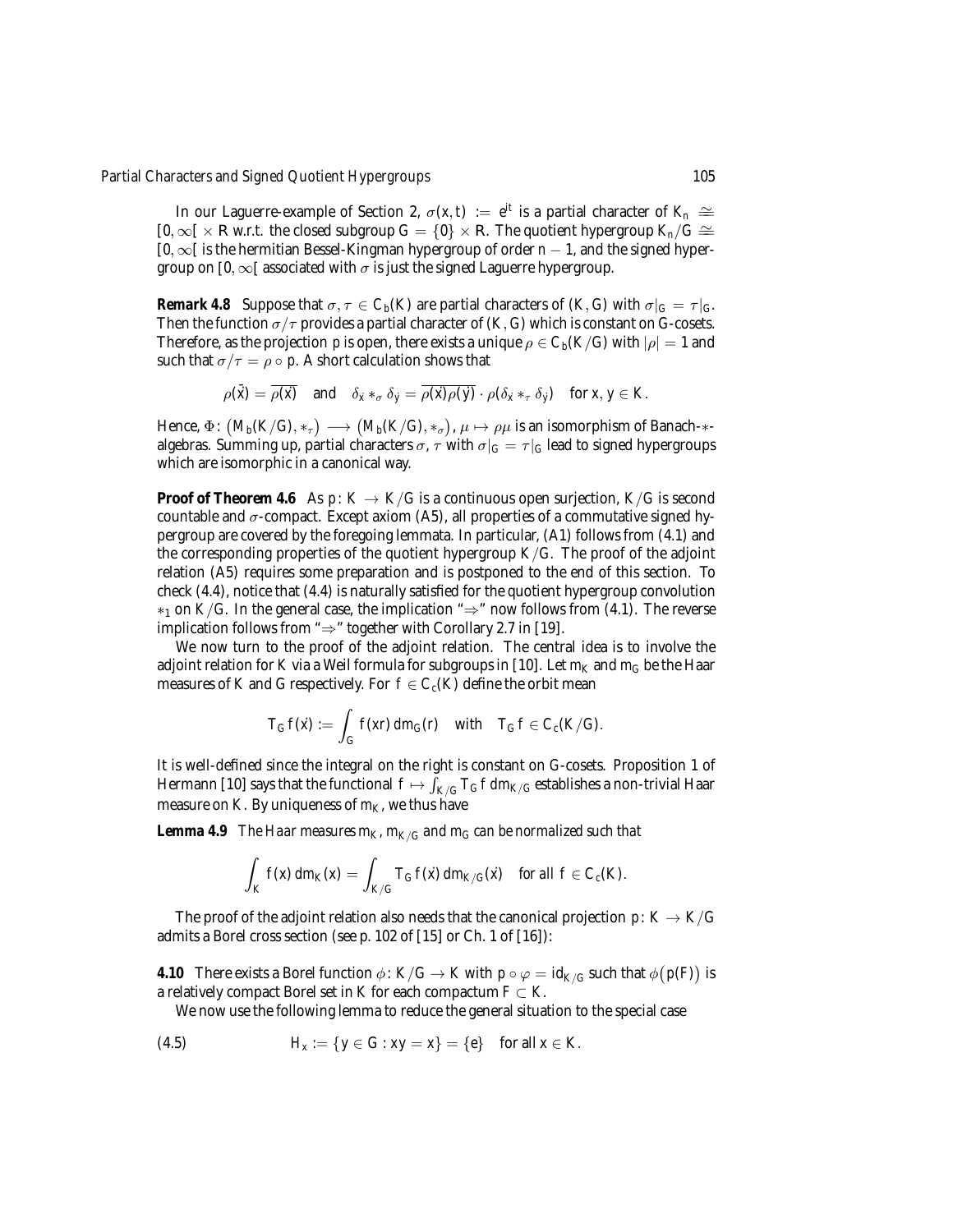*Lemma 4.11* Let  $\sigma$  be a partial character of  $(K, G)$  with  $\sigma|_H \equiv 1$  for some closed subgroup *H of G. Then for the quotient hypergroup K*/*H with its closed subgroup G*/*H*, *the following hold:*

- *(i)*  $\sigma_H: K/H \to \mathbb{C}$ ,  $\sigma_H(xH) := \sigma(x)$  *for*  $x \in K$  establishes a well-defined partial character *on* (*K*/*H*,*G*/*H*)*.*
- *(ii) If we identify* (*K*/*H*)/(*G*/*H*) *and K*/*G in the obvious way as topological spaces, then the convolution structures*  $(K/G, *_{\sigma})$  *and*  $((K/H)/(G/H), *_{\sigma_H})$  *are equal.*

**Proof** Part (i) is clear. For (ii), consider the canonical projections  $p: K \to K/G$ ,  $q: K \to K/G$  $K/H$  and *r*:  $K/H \rightarrow (K/H)/(G/H) = K/G$ . The quotient hypergroup convolution yields that for *x*,  $y \in K$ ,

$$
\delta_{xG} *_{\sigma_H} \delta_{yG} = \overline{\sigma_H(xH)} \cdot \overline{\sigma_H(yH)} \cdot r(\sigma_H(\delta_{xH} * \delta_{yH}))
$$
  
= 
$$
\overline{\sigma(x)} \cdot \overline{\sigma(y)} \cdot r(\sigma_H \cdot q(\delta_x * \delta_y)) = \overline{\sigma(x)} \cdot \overline{\sigma(y)} \cdot r(q(\sigma(\delta_x * \delta_y)))
$$
  
= 
$$
\overline{\sigma(x)} \cdot \overline{\sigma(y)} \cdot p(\sigma(\delta_x * \delta_y)) = \delta_{xG} *_{\sigma} \delta_{yG}.
$$

Hence,  $*_\sigma = *_{\sigma_H}$  as claimed.

*Reduction 4.12* For each  $x \in K$  the set  $H_x = \{y \in G : xy = x\}$  is a compact subgroup of G (see Proposition 6.1 of [29]). Let *H* be the closed subgroup of *G* generated by all  $H_x$ . If  $\sigma$  is a partial character of  $(K, G)$ , then  $\sigma|_{H_x} \equiv 1$  holds for all  $x \in K$  and thus  $\sigma|_{H} \equiv 1$ . According to Lemma 4.11, the convolution structures  $(K/G, *_{\sigma})$  and  $((K/H)/(G/H), *_{\sigma_H})$  are isomorphic. As condition (4.5) holds for the subgroup *G*/*H* of *K*/*H*, and as both convolution structures have the same measures as candidates for the pseudo-invariant measure, we may assume from now on that (4.5) holds. Fixing a Borel cross section  $\phi$  as in 4.10, we thus obtain

#### *Lemma 4.13*

- *(i)* Each  $x \in K$  can be written as  $x = \varphi(x) \cdot r_x$  with a unique  $r_x \in G$ .
- *(ii)* The mapping  $T: K \to G$ ,  $T(x) := r_x$  is a well-defined Borel mapping on K.

**Proof** (i) follows from (4.5). For (ii) notice that by (i) together with Lemma 4.1 of [11], the statements  $x = \varphi(x)r$  and  $\{r\} = G \cap (\{x\} * {\overline{\varphi(x)}})$  are equivalent. As the convolution of sets is a continuous mapping on the space of all compacta in *K* w.r.t. the Michael topology (see [11]), and as this topology agrees on the subspace of all sets with exactly one element with the topology on *K*, it follows that *T* is a Borel mapping.

Finally, we recall the following variant of Følner's condition for amenable locally compact groups (see Theorem 4.16 of Paterson [17]).

**4.14** The  $\sigma$ -compact abelian group *G* admits a sequence  $(G_n)_{n\geq 0}$  of compact nonvoid subsets with  $G_n \subset G_{n+1}$ ,  $G = \bigcup_{n \geq 0}$  $\stackrel{\circ}{G}_n$  and  $\lim_{n\to\infty}m_G(G_n\setminus xG_n)/m_G(G_n)=0$  uniformly in *x* on compact subsets of *G*.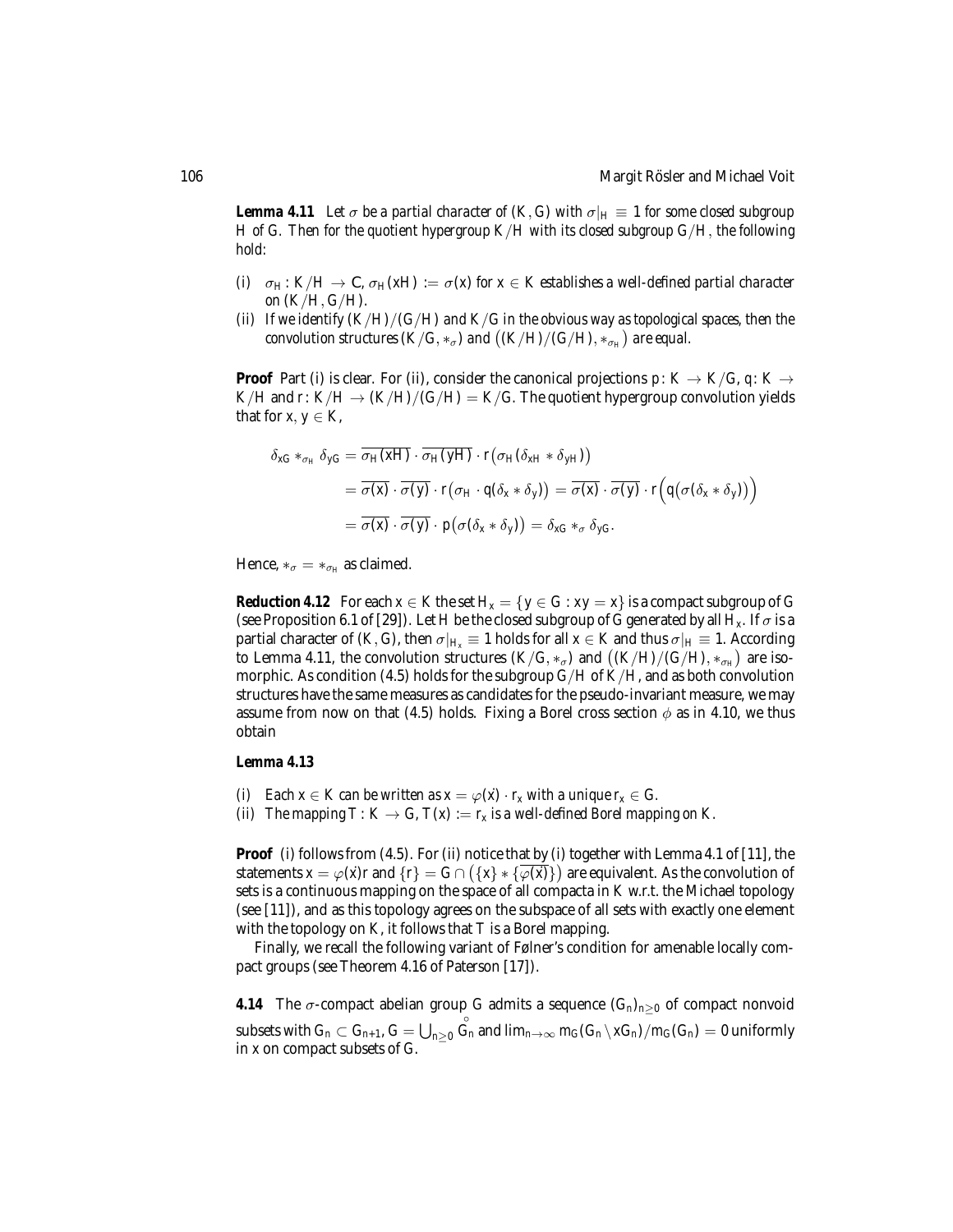### *Partial Characters and Signed Quotient Hypergroups* 107

Fix these sets  $G_n \subset G$  from now on and denote the characteristic function of a set *W* by  $1_W$ . Let  $\sigma$  be a partial character of (*K*, *G*). By Lemma 4.13, the functions

$$
\sigma_n(x) := \sigma(x) \cdot 1_{G_n}(r_x), \quad n \in \mathbb{N}
$$

are well-defined Borel functions on *K*. For  $f \in C_b(K/G)$  we define  $f_\sigma \in C_b(K)$  and bounded Borel functions  $f_{\sigma_n}$  on  $K$  by

$$
f_{\sigma}(x) := f(x) \cdot \sigma(x), \quad f_{\sigma_n}(x) := f(x) \cdot \sigma_n(x).
$$

Now suppose that  $f \in C_b(K/G)$  has compact support. Then unless *G* is compact,  $f_\sigma$  need not even be integrable w.r.t.  $m_K$ . On the other hand, we have:

*Lemma 4.15 If*  $f \in C_c(K/G)$ , *then*  $f_{\sigma_n} \in L^1(K, m_K)$ *.* 

**Proof** The Weil formula 4.9 yields that

$$
\int_K |f(\dot{x})\sigma_n(x)| dm_K(x) = \int_{K/G} \int_G |f(\dot{x})\sigma_n(\varphi(\dot{x})r)| dm_G(r) dm_{K/G}(\dot{x})
$$

$$
= \int_{K/G} |f| dm_{K/G} \cdot \int_{G_n} |\sigma| dm_G < \infty.
$$

*Lemma 4.16 For*  $\mu \in M_h(K)$  *and*  $f \in C_c(K/G)$  *set* 

$$
I_n(f,\mu):=\frac{1}{m_G(G_n)}\int_{G_n}\mu*\delta_r(f_{\sigma_n})\cdot \overline{\sigma(r)} dm_G(r),\quad n\in\mathbb{N}.
$$

*Then*  $\lim_{n\to\infty} I_n(f,\mu) = \mu(f_\sigma)$ .

**Proof** First consider the point measures  $\mu = \delta_x$ ,  $x \in K$ . For  $r \in G$ , we write

$$
f_{\sigma_n}(xr)\overline{\sigma(r)} = f(\dot{x})\sigma(x)\cdot 1_{G_n}(T(xr)) = f_{\sigma}(x)\cdot 1_{G_n}(r_xr) = f_{\sigma}(x)\cdot 1_{r_x^{-1}G_n}(r),
$$

where the identity  $T(xr) = T(x)r$  has been used. It follows that

$$
I_n(f, \delta_x) = \frac{m_G(r_x^{-1}G_n \cap G_n)}{m_G(G_n)} \cdot f_{\sigma}(x).
$$

Hence, by condition 4.14,

(4.6) 
$$
\lim_{n\to\infty} I_n(f,\delta_x) = f_\sigma(x).
$$

For general  $\mu \in M_b(K)$  we use Fubini's theorem to obtain

$$
I_n(f,\mu)=\frac{1}{m_G(G_n)}\int_{G_n}\left(\int_K \delta_X*\delta_r(f_{\sigma_n})\ d\mu(x)\right)\overline{\sigma(r)}\ dm_G(r)=\int_K I_n(f,\delta_X)\ d\mu(x).
$$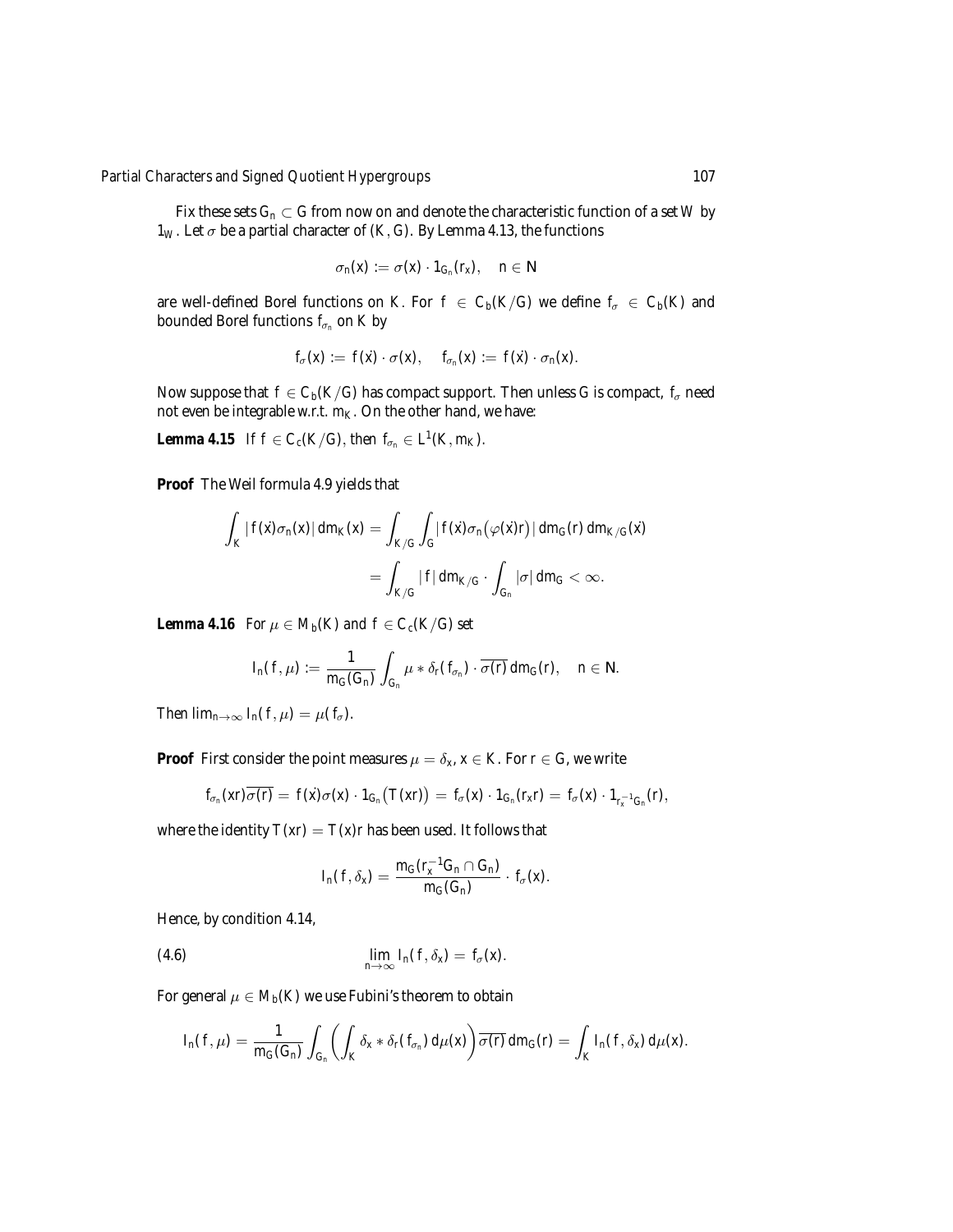Using (4.6) and  $|I_n(f, \delta_x)| \leq ||f||_{\infty}$  for all  $x \in K$ , we may now apply the dominated convergence theorem to the integral on the righthand side. This completes the proof.

*Lemma 4.17* Let the Haar mesures  $m_K$ ,  $m_{K/G}$ ,  $m_G$  be related as in Lemma 4.9. Then for  $f,g\in C_c(K/G)$  *and*  $x\in K$ *, the functions*  $f_{\sigma_n},g_{\sigma_n}\in L^1(K)$  *satisfy* 

$$
\lim_{n\to\infty}\frac{1}{m_G(G_n)}\int_K f_{\sigma_n}(x*y)g_{\overline{\sigma}_n}(y)\ dm_K(y)=\sigma(x)\int_{K/G} f(\dot x *_\sigma \dot y)g(\dot y)\ dm_{K/G}(\dot y).
$$

**Proof** Lemma 4.9 implies that for all  $n \in \mathbb{N}$ 

$$
\frac{1}{m_G(G_n)}\int_K f_{\sigma_n}(x*y)g_{\overline{\sigma}_n}(y) dm_K(y)
$$
\n
$$
= \int_{K/G} \frac{1}{m_G(G_n)}\int_G f_{\sigma_n}(x*\phi(y)r)\cdot g_{\overline{\sigma}_n}(\phi(y)r) dm_G(r) dm_{K/G}(y)
$$
\n
$$
= \int_{K/G} I_n(f, \delta_x*\delta_{\phi(y)})g(y)\overline{\sigma(\varphi(y))} dm_{K/G}(y),
$$

where the integrand on the righthand side is bounded by  $|| f ||_{\infty} ||g||_{\infty}$  for all *n*. Further,

$$
\lim_{n\to\infty}I_n(f,\delta_x*\delta_{\phi(y)})=f_\sigma\big(x*\phi(y)\big)=\sigma(x)\sigma\big(\phi(y)\big)\cdot f(x*_{\sigma}y)\quad (y\in K)
$$

by Lemma 4.16. The dominated convergence theorem now yields the assertion.

**4.18 Proof of the adjoint relation for**  $(K/G, m_{K/G}, *_{\sigma})$  Interchanging f and g, and taking  $\bar{x}$  and  $\bar{\sigma}$  instead of *x* and  $\sigma$  in Lemma 4.17, we obtain

$$
\lim_{n\to\infty}\frac{1}{m_G(G_n)}\int_K f_{\sigma_n}(y)g_{\tilde\sigma_n}(\tilde x*y)\ dm_K(y)=\sigma(x)\int_{K/G} f(\dot y)g(\dot{\tilde x}*_\sigma\dot y)\ dm_{K/G}(\dot y).
$$

But as the measures  $\delta_x*_\sigma\delta_y=\overline{\sigma(x)\sigma(y)}p(\sigma(\delta_x*\delta_y))$  are real-valued by the assumption of our theorem, the convolutions  $*_{\bar{\sigma}}$  and  $*_{\sigma}$  coincide. The adjoint relation for the hypergroup (*K*, ∗) now implies that

$$
\sigma(x) \int_{K/G} f(\dot{x} *_{\sigma} \dot{y}) g(\dot{y}) dm_{K/G}(\dot{y}) = \lim_{n \to \infty} \frac{1}{m_G(G_n)} \int_K f_{\sigma_n}(x * y) g_{\overline{\sigma}_n}(y) dm_K(y)
$$
  

$$
= \lim_{n \to \infty} \frac{1}{m_G(G_n)} \int_K f_{\sigma_n}(y) g_{\overline{\sigma}_n}(\bar{x} * y) dm_K(y)
$$
  

$$
= \sigma(x) \int_{K/G} f(\dot{y}) g(\dot{x} *_{\sigma} \dot{y}) dm_{K/G}(\dot{y}).
$$

This yields the adjoint relation for  $(K/G, m_{K/G}, *_{\sigma})$  as claimed. The proof of Theorem 4.6 is now complete.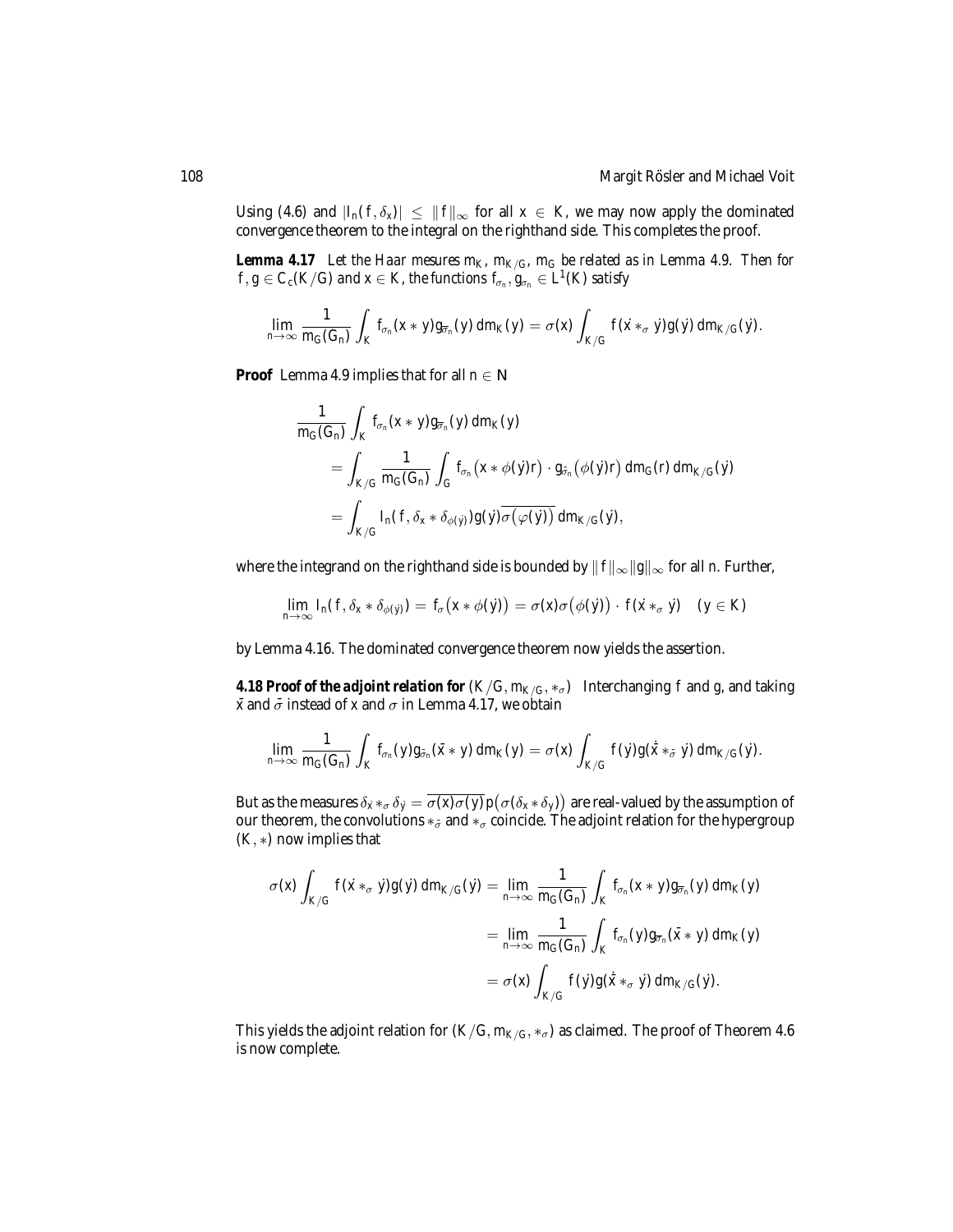#### *Remark 4.19*

- (1) An inspection of the proof of Theorem 4.6 shows that except for commutativity of  $(K/G, *_{\sigma})$ , its assertions remain true for all second countable hypergroups *K* which admit a Haar measure, and for all amenable closed normal subgroups *G* of *K*.
- (2) If *G* is a compact subgroup, then the adjoint relation can be checked directly. Moreover, the convolution algebra  $(M_b(K/G), *_\sigma)$  can be regarded as a subalgebra of  $(M_b(K/G), *)$  by the following result:

*Proposition 4.20 Let G be a compact subgroup of a second countable commutative hypergroup K with normalized Haar measure*  $m_G$ *. Let*  $\sigma$  *be a partial character of*  $(K, G)$ *. Then*  $M_b(K|_{\sigma} G) := \{ \mu \in M_b(K) : \bar{\sigma} m_G * \mu = \mu \}$  *is a Banach-* $*$ -*subalgebra of*  $M_b(K)$ *, and* 

$$
p_{\sigma} \colon M_b(K|_{\sigma}G) \to (M_b(K/G), *_{\sigma}), \mu \mapsto p(\sigma \mu)
$$

*is an isometric isomorphism of Banach-*∗*-algebras. Finally,*  $m_{K/G} := p(m_G)$  *is "the" pseudoinvariant measure of*  $(K/G, *_{\sigma})$ *.* 

**Proof** As  $\bar{\sigma}|_G$  is a character of the compact commutative group *G*, it follows that  $\bar{\sigma}m_G$  \*  $\bar{\sigma}m_G = \bar{\sigma}m_G$  and  $(\bar{\sigma}m_G)^* = \bar{\sigma}m_G$ . Hence,  $M_b(K|_{\sigma}G)$  is a Banach- $*$ -subalgebra of  $M_b(K)$ . Moreover, by Lemma 4.4,  $p_{\sigma}$  is a homomorphism of Banach-∗-algebras. As  $|\sigma| = 1$  on *K*, it follows that  $p_{\sigma}|_{M_b(K|_{\sigma}G)}$  is an isometric isomorphism of Banach spaces. The final statement follows from Theorem 4.6 and the fact that  $p(m_G)$  is the Haar measure of the quotient hypergroup  $K/G$ ; *cf.* Theorem 2.5(3) of Voit [27].

#### *Remark 4.21*

- (1) Assume that in the setting of Theorem 4.6 the canonical projection  $p: K \to K/G$ admits a continuous cross-section  $\phi\colon K/G\to K$  with  $\phi(\dot{e})\,=\,e$  and  $\phi(\dot{\bar{x}})\,=\,\overline{\phi(\dot{x})}$  for  $x \in K$ . An inspection of the proof of Lemma 4.13 shows that in this case the mapping *T* is actually continuous. If  $\alpha \in \hat{G}$  is any character of *G*, then  $\sigma(x) := \alpha(T(x))$  clearly establishes a partial character of  $(K, G)$  with  $\sigma|_G = \alpha$ .
- (2) Consider a more concrete setting: Suppose that *K* is homeomorphic to a direct product  $\tilde{K} \times G$  where  $\tilde{K}$  is a commutative hypergroup and *G* a closed subgroup of *K*. Let  $p_2: K \to G$ ,  $(x, g) \mapsto g$  be the projection onto the second component. Then for any  $\alpha \in \hat{G}$ , the function  $\sigma := \alpha \circ p_2$  is a partial character of  $(K, G)$ . This situation is satisfied for our Laguerre example of Section 2 with  $K \simeq [0, \infty[ \times \mathbb{R}, \tilde{K} ]$  as Bessel-Kingman hypergroup, and *G* being the group  $(R, +)$ . Our partial character  $\sigma(x, t)$  $e^{it}$  comes from the group character  $\alpha(t) = e^{it}$  just as described above.

#### **5 The Dual Space**

In this section we describe the dual spaces of the signed hypergroups  $(K/G, *_{\sigma})$  in terms of the partial characters  $\sigma$  and the dual space of *K*. Again, we use the canonical projection *p* :  $K \to K/G$  and the notation  $f_{\sigma} := (f \circ p) \cdot \sigma$  for  $f \in C_b(K/G)$ .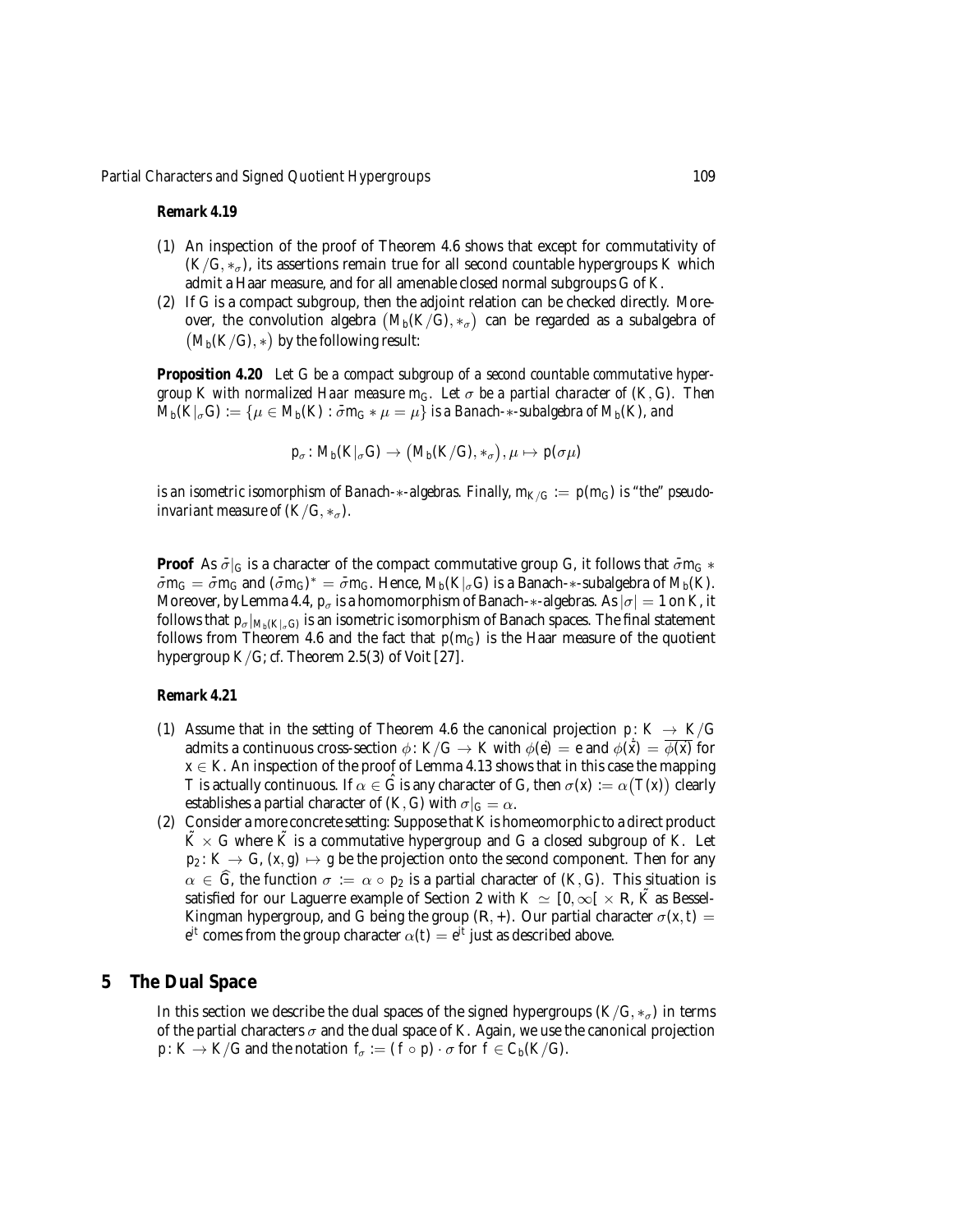*Definition 5.1* Let *G* be a closed subgroup of a commutative hypergroup *K*. For each character  $\sigma \in \hat{G}$  we define the  $\sigma$ -annihilator of *G* in *K* by

$$
A(\hat{K}, G, \sigma) := \{ \alpha \in \hat{K} : \alpha|_G = \sigma \}.
$$

For  $\sigma = 1$  we obtain the usual annihilator discussed in [3], [27]. The following theorem generalizes known results for quotients of commutative hypergroups (see [27]).

*Theorem 5.2 Let G be a closed subgroup of a second countable commutative hypergroup K* and let  $\sigma$  be a partial character of  $(K, G)$  such that  $(K/G, *_{\sigma})$  is a signed hypergroup. If  $(K/G)^{\wedge \sigma}$  *denotes the dual space of*  $(K/G, *_{\sigma})$ *, then the mapping* 

$$
\hat{p}_{\sigma} \colon (K/G)^{\wedge \sigma} \to A(\hat{K}, G, \sigma|_G), \quad \hat{p}_{\sigma}(\rho)(x) := \rho(\hat{x})\sigma(x) = \rho_{\sigma}(x)
$$

*is a homeomorphism.*

**Proof** By the definition of  $*_\sigma$ , any  $\rho \in (K/G)^{\wedge \sigma}$  satisfies  $\rho_\sigma \in \hat{K}$  and  $\rho_\sigma|_G = \sigma|_G$ . Moreover,  $\hat{p}_{\sigma}$  is injective and continuous. To check that  $\hat{p}_{\sigma}$  is surjective, take  $\alpha \in \hat{K}$ with  $\alpha|_G = \sigma|_G$ . Then  $\alpha/\sigma$  is constant on *G*-cosets. Hence, as *p* is open, there exists  $\rho\in C_b(K/G)$  with  $\rho\circ p=\alpha/\sigma,$  and it is easily checked that  $\rho\in (K/G)^{\wedge\sigma}.$  As  $\alpha=\hat{p}_\sigma(\rho),$ the surjectivity is clear. It remains to show that  $\hat{p}_{\sigma}$  is open, *i.e.*, that for all  $\rho_0 \in (K/G)^{\wedge \sigma}$ ,  $\epsilon > 0$ , and each compactum  $M \subset K/G$  the set  $R := \{ \hat{p}_{\sigma}(\rho) : \rho \in (K/G)^{\wedge \sigma} : |\rho - \rho_0| < \epsilon \}$ on *M*} is open in  $A(\hat{K}, G, \sigma|_G)$ . Since  $p: K \to K/G$  is open and continuous, we find a compactum  $L \subset K$  such that  $p(L) = M$ . As  $|\sigma| = 1$ , it follows that

$$
R = \{ \gamma \in A(\hat{K}, G, \sigma|_G) : |\gamma - p_\sigma(\rho_0)| < \epsilon \text{ on } L \}
$$

is open in  $A(\hat{K}, G, \sigma|_G)$  as claimed.

*Proposition 5.3 Assume that G is compact in the setting of Theorem 5.2. Then A(* $(\hat{K}, G, \sigma|_G)$ *) is open in*  $\hat{K}$ *. Moreover, if*  $\pi_K$  *is the Plancherel measure on*  $\hat{K}$  *associated with the Haar measure m<sub>K</sub>* on *K*, and if  $m_{K/G}$  *is the pseudo-invariant measure on*  $(K/G, *_{\sigma})$ *, as in 4.20, then the Plancherel measure*  $\pi^{\sigma}_{K/G}$  *on* ( $K/G$ )^ $^{\sigma}$  *associated with*  $m_{K/G}$  *satisfies* 

(5.1) 
$$
\hat{p}_{\sigma}(\pi^{\sigma}_{K/G}) = \pi|_{A(\hat{K},G,\sigma|_{G})}.
$$

**Proof** We abbreviate  $A := A(\hat{K}, G, \sigma|_G)$  and fix some  $\delta \in [0, 1]$ . Then

$$
P := \{ \phi \in \hat{K} : |\phi(x) - \sigma(x)| < \delta \text{ for all } x \in G \}
$$

is open in  $\hat{K}$  with  $A \subseteq P$ . Moreover, as *G* is a compact abelian group with  $\phi|_G, \sigma|_G \in \hat{G}$ , we obtain *P* = *A*. To check (5.1), we prove that  $\hat{p}^{-1}(\pi_K|_A)$  is the Plancherel measure on  $(K/G)^{\wedge \sigma}$  associated with  $m_{K/G}$ . Denote the Fourier transformations on *K* and  $(K/G, *_{\sigma})$ by  $\wedge$  and  $\wedge$ <sup>*σ*</sup> respectively, and fix  $f \in C_c(K/G)$ . Then  $f_\sigma \in C_c(K)$ . Moreover, Theorem 5.2 says that  $\phi_{\sigma} \in \hat{K}$  for  $\phi \in (K/G)^{\wedge \sigma}$ , and

$$
(5.2) \t f_{\sigma}^{\wedge}(\phi_{\sigma}) = \int_{K} \sigma(x) f(x) \cdot \overline{\sigma(x) \phi(x)} dm_{K}(x) = \int_{K/G} f(x) \overline{\phi(y)} dm_{K/G}(y) = \hat{f}^{\sigma}(\phi).
$$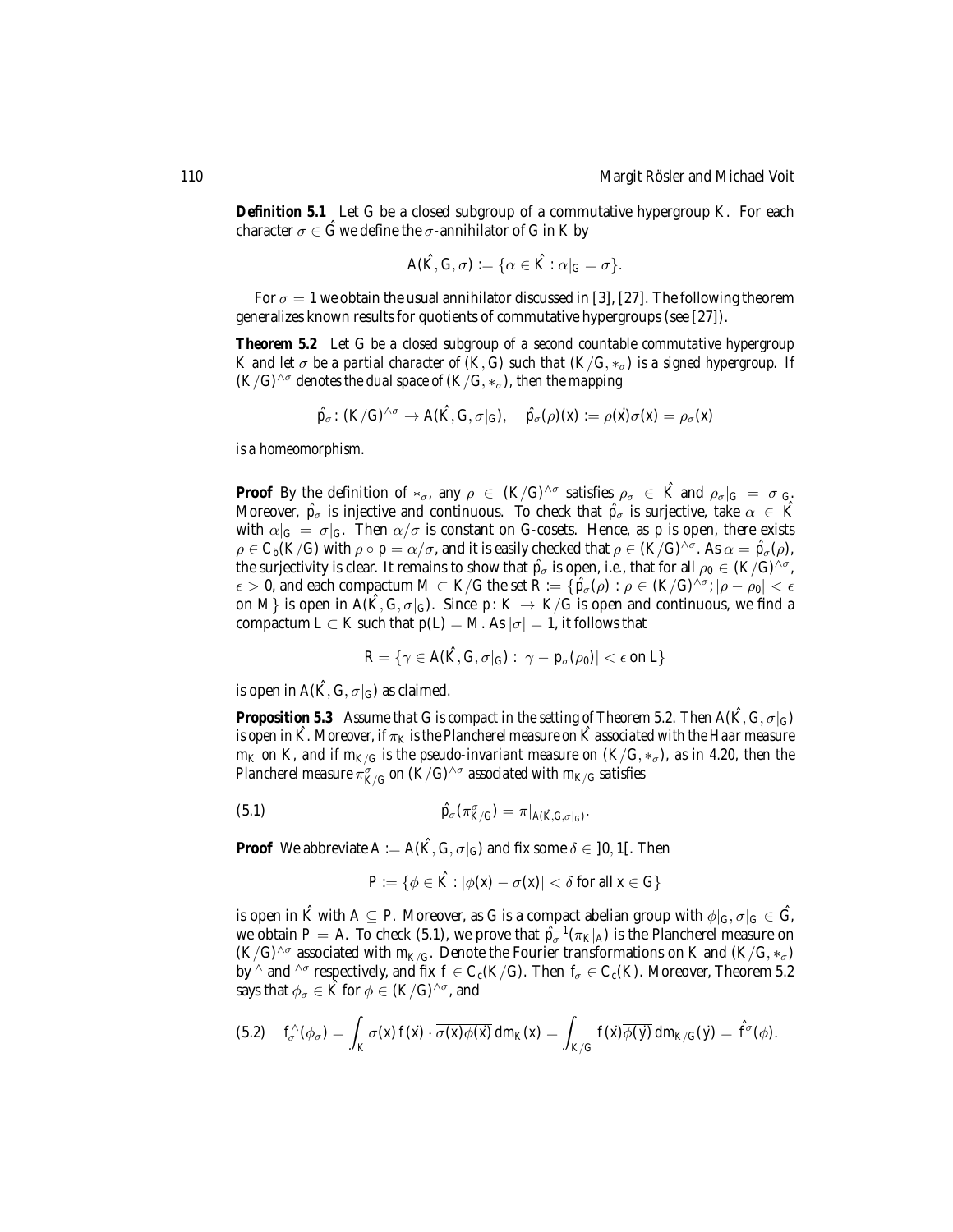Now let  $\alpha \in \hat{K}$  with  $\alpha|_G \notin A$ . By the Weil formula 4.9, with a suitable normalization of *mK*/*G*,

$$
f_{\sigma}^{\wedge}(\alpha) = \int_{K} f_{\sigma}(x) \bar{\alpha}(x) dm_{K}(x) = \int_{K/G} T_{G}(f_{\sigma} \bar{\alpha})(x) dm_{K/G}(x).
$$

But for the orbit mean  $T_G(f_\sigma\bar{\alpha})$ , we obtain

(5.3) 
$$
T_G(f_{\sigma}\bar{\alpha})(\dot{x}) = \int_G (f_{\sigma}\bar{\alpha})(\dot{x}) \, dm_G(r) = f(\dot{x})\sigma(\dot{x})\overline{\alpha(\dot{x})}\int_G \sigma(r)\overline{\alpha(r)} \, dm_G(r) = 0,
$$

since characters on the compact group *G* are orthogonal w.r.t.  $m_G$ . Formulas (5.2), (5.3) and the Plancherel formula on *K* [11, Theorem 7.3] thus lead to

$$
\int_{K/G} |f|^2 dm_{K/G} = \int_K |f \circ p|^2 dm_K = \int_K |f_{\sigma}|^2 dm_K = \int_{\hat{K}} |f_{\sigma}|^2 d\pi_K = \int_A |f_{\sigma}|^2 d\pi_K
$$
  
= 
$$
\int_A |\hat{f}^{\sigma}|^2 d(\hat{p}_{\sigma}^{-1}(\pi_K|_A)).
$$

Since this is true for all  $f \in C_c(K/G)$ , and since this formula determines the Plancherel measure uniquely (see [19]), the proof of Proposition 4.3 is complete.

*Remark 5.4* Proposition 5.3 can be used to compute the Plancherel measure  $\pi_K$  for some commutative hypergroups *K* from the known Plancherel measures of the signed hypergroups  $(K/G, *_{\sigma})$ . For this, assume that *G* is compact and that the conditions of Remark 4.21(1) are satisfied; then for any  $\alpha \in \tilde{G}$ , the function  $\sigma_{\alpha} := \alpha \circ T$  is a partial character of  $(K, G)$  with  $\sigma_{\alpha}|_G = \alpha$ . Now take any  $\phi \in \widehat{K}$ . Then  $\alpha := \phi|_G \in \widehat{G}$ , and  $\sigma_{\alpha} = \alpha \circ T$  is a partial character of  $(K, G)$  with  $\sigma_{\alpha}|_G = \alpha = \phi|_G$ . Hence,  $\widehat{K} = \bigcup_{\alpha \in \widehat{G}} A(\widehat{K}, G, \alpha)$ , where  $A(\widehat{K},G,\alpha) \cong (K/G)^{\wedge \sigma_{\alpha}}$ . As *K* is  $\sigma$ -compact,  $\pi_K$  is obtained by  $\sigma$ -additivity from its restrictions to the open and closed subsets  $A(\hat{K}, G, \alpha)$ , *i.e.*, from the Plancherel measures on the signed hypergroup duals  $(K/G)^{\wedge \sigma_{\alpha}}$ .

An example is given by a modification of the construction in Section 2, based on the reduced Heisenberg group  $H_n^{red}$  instead of  $H_n$ . Then the orbit hypergroup  $(H_n^{red})^{U(n)}$  can be identified with  $[0, \infty) \times T$  and has  $G := \{0\} \times T$  as a compact subgroup.

## **6** Signed Hypergroups Related to the Gelfand Pair  $(U(n, 1), U(n))$

For  $n \in \mathbb{N}$ , consider the Gelfand pair  $(G, H) := (U(n, 1), U(n))$ . Following Flensted-Jensen [6], we study the following further Gelfand pair  $(\tilde{G}^1, \tilde{H}^1)$ : Let  $\tilde{G}$  be the universal covering group of *G* and  $\pi_1$ :  $\tilde{G} \rightarrow G$  the covering homomorphism; let *Q* be the central, discrete subgroup of  $\tilde{G}$  given by  $Q := \pi_1^{-1}(e) \cap \pi_1^{-1}(H_o;$  here the subscript <sub>o</sub> assigns the connected component of *e*. Now let  $\tilde{G}^1$  be the covering group  $\tilde{G}^1 := \tilde{G}/\tilde{Q}$  of *G*, and  $\tilde{H}^1 \,:=\, \pi^{-1}(H)_{o},$  where  $\pi\colon\tilde{G}^1 \,\to\, G$ ,  $xQ \mapsto \,\pi_1(x)$  is the covering homomorphism. Then  $\tilde{H}^1$  is isomorphic to *H*. According to Theorem 1.3 of [6], the double coset hypergroup  $K := \tilde{G}^1/\tilde{H}^1$  can be identified with  $[0, \infty[ \times \mathbb{R}$ . To describe the hypergroup convolution on *K*, consider the double coset hypergroup  $L := G//H$ . By Theorem 1.1 in [6], *L* can be identified with  $[0, \infty) \times$  **T**, and hence with  $Z := \{z \in \mathbb{C} : |z| \geq 1\}$  via

$$
[0,\infty[\times \mathbf{T} \to Z, \quad (x,e^{i\theta}) \mapsto \cosh x \cdot e^{i\theta}.
$$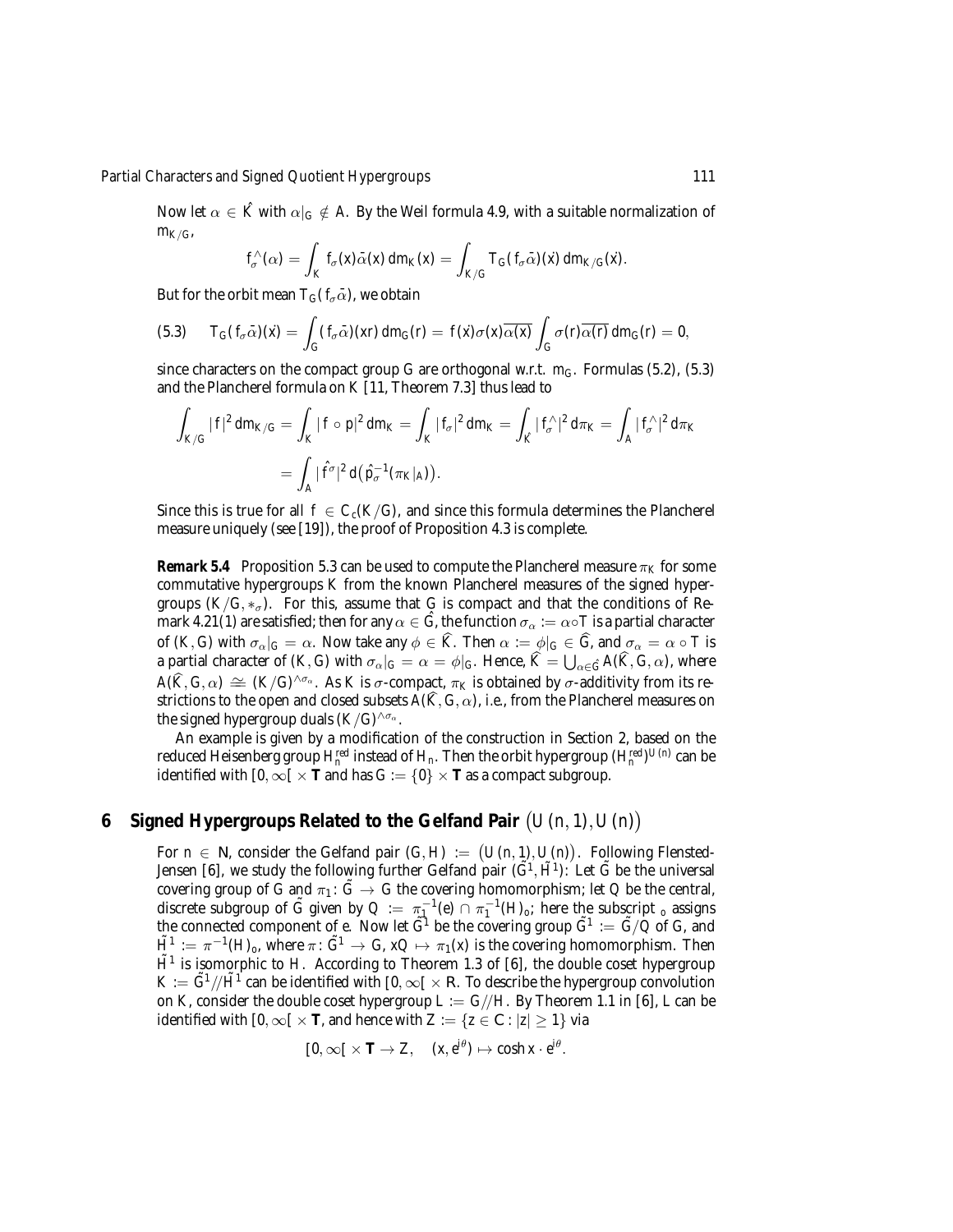If  $\alpha := n - 1 > 0$ , then by Trimeche [26] the associated convolution on Z is given by

$$
(6.1) \qquad \delta_{z_1} * \delta_{z_2} = \frac{\alpha}{\pi} \int_{\{|z| \leq 1\}} \delta_{z_1 z_2 + \sqrt{|z_1|^2 - 1}} \sqrt{|z_2|^2 - 1} \cdot z \cdot (1 - |z|^2)^{\alpha - 1} dm(z)
$$

with  $dm(z) = dx dy$  for  $z = x + iy \in C$ . For  $n = 1$ , (6.1) degenerates to

(6.2) 
$$
\delta_{z_1} * \delta_{z_2} = \frac{1}{2\pi} \int_0^{2\pi} \delta_{z_1 z_2 + \sqrt{|z_1|^2 - 1} \sqrt{|z_2|^2 - 1} \cdot z} dz.
$$

To see the precise relation between *K* and *L*, consider the central subgroup  $W := \pi^{-1}(e)$ of  $\tilde{G}^1$ . It is naturally isomorphic to the closed subgroup  $W\tilde{H}^1/\tilde{H}^1$  of *K*. Hence, by an obvious extension of the isomorphism theorem for double coset hypergroups in [11],

$$
K/(W\tilde{H}^1/\!/ \tilde{H}^1) \cong \tilde{G}^1/\!/ W\tilde{H}^1 \cong (\tilde{G}^1/W)/\!/ (W\tilde{H}^1/W) \cong L.
$$

Transferring the hypergroup structure from *K* to  $[0, \infty[ \times \mathbb{R} ]$  as above, *W* corresponds to the discrete subgroup  $\{0\} \times 2\pi\mathbb{Z}$  of  $[0,\infty[ \times \mathbb{R}$ , *cf.* Lemma 1.2(ii) in [6].

To obtain the convolution on *K* from that on *L*, denote by ln the branch of the logarithm on C<sub>−</sub> := C \{*x* ∈ R : *x* ≤ 0} with ln(1) = 0, and set arg(*z*) := −*i* · ln  $\frac{z}{|z|}$  ∈ ]− $\pi$ ,  $\pi$ [ for *z* ∈ C<sub>−</sub>. Now take *x*<sub>1</sub>, *x*<sub>2</sub> ≥ 0, *r* ∈ [0, 1], and  $\Psi$  ∈ [0, 2 $\pi$ ]. Then

$$
Re(ch x_1 ch x_2 + sh x_1 sh x_2 re^{i\Psi}) > 0.
$$

For  $\alpha > 0$ , Eq. (6.1) leads to the convolution

(6.3)  

$$
f((x_1, \theta_1) * (x_2, \theta_2))
$$

$$
= \frac{\alpha}{\pi} \int_0^1 \int_0^{2\pi} f(\operatorname{arch} |\operatorname{ch} x_1 \operatorname{ch} x_2 e^{i(\theta_1 + \theta_2)} + r e^{i\Psi} \operatorname{sh} x_1 \operatorname{sh} x_2|,
$$

$$
\theta_1 + \theta_2 + \operatorname{arg}(\operatorname{ch} x_1 \operatorname{ch} x_2 + r e^{i\Psi} \operatorname{sh} x_1 \operatorname{sh} x_2) r (1 - r^2)^{\alpha - 1} dr d\Psi
$$

on *K* for  $f \in C_b([0,\infty[\times\mathbb{R})$ . (Note that the support of  $\delta_{(x_1,\theta_1)} * \delta_{(x_2,\theta_2)}$  is contained in the strip  $[0, \infty[\times]\theta_1 + \theta_2 - \pi, \theta_1 + \theta_2 + \pi]$  by continuity of the convolution w.r.t. the Michael topology.) In the same way, (6.2) leads for  $\alpha = 0$  to the convolution

(6.4) 
$$
f((x_1, \theta_1) * (x_2, \theta_2)) = \frac{1}{2\pi} \int_0^{2\pi} f(\operatorname{arch} |\operatorname{ch} x_1 \operatorname{ch} x_2 e^{i(\theta_1 + \theta_2)} + r e^{i\Psi} \operatorname{sh} x_1 \operatorname{sh} x_2|,
$$

$$
\theta_1 + \theta_2 + \operatorname{arg}(\operatorname{ch} x_1 \operatorname{ch} x_2 + r e^{i\Psi} \operatorname{sh} x_1 \operatorname{sh} x_2)) d\Psi.
$$

The identity of *K* is the point (0, 0), the involution is  $(x, \theta)^{-} = (x, -\theta)$  and the Haar measure is given by

$$
dm_K(x,\theta)=2^{2(\alpha+1)}(\sin x)^{2\alpha+1}\operatorname{ch} x\,dx\,d\theta.
$$

We next turn to the dual space of *K*. For this, we introduce the functions

$$
\phi_{\lambda,\mu}(x,\theta) := e^{i\lambda\theta} (\text{ch } x)^\lambda \phi_{\mu}^{(\alpha,\lambda)}(x) \quad (\alpha = n-1, \lambda, \mu \in \mathbb{C})
$$

on  $K$  where  $\phi_\mu^{(\alpha,\lambda)}$  is the Jacobi function of index  $(\alpha,\lambda)$  as studied, for instance, by Flensted-Jensen and Koornwinder [7], [13]. In view of the symmetry  $\phi_\mu^{(\alpha,\lambda)}\,=\,\phi_{-\mu}^{(\alpha,\lambda)}$ , it suffices to consider  $\mu \in \mathbb{C}$  with Re  $\mu$  + Im  $\mu \geq 0$ . The following theorem describes the dual space  $\hat{K}$ of *K* in terms of the two-variable Jacobi functions  $\phi_{\lambda,\mu}$ :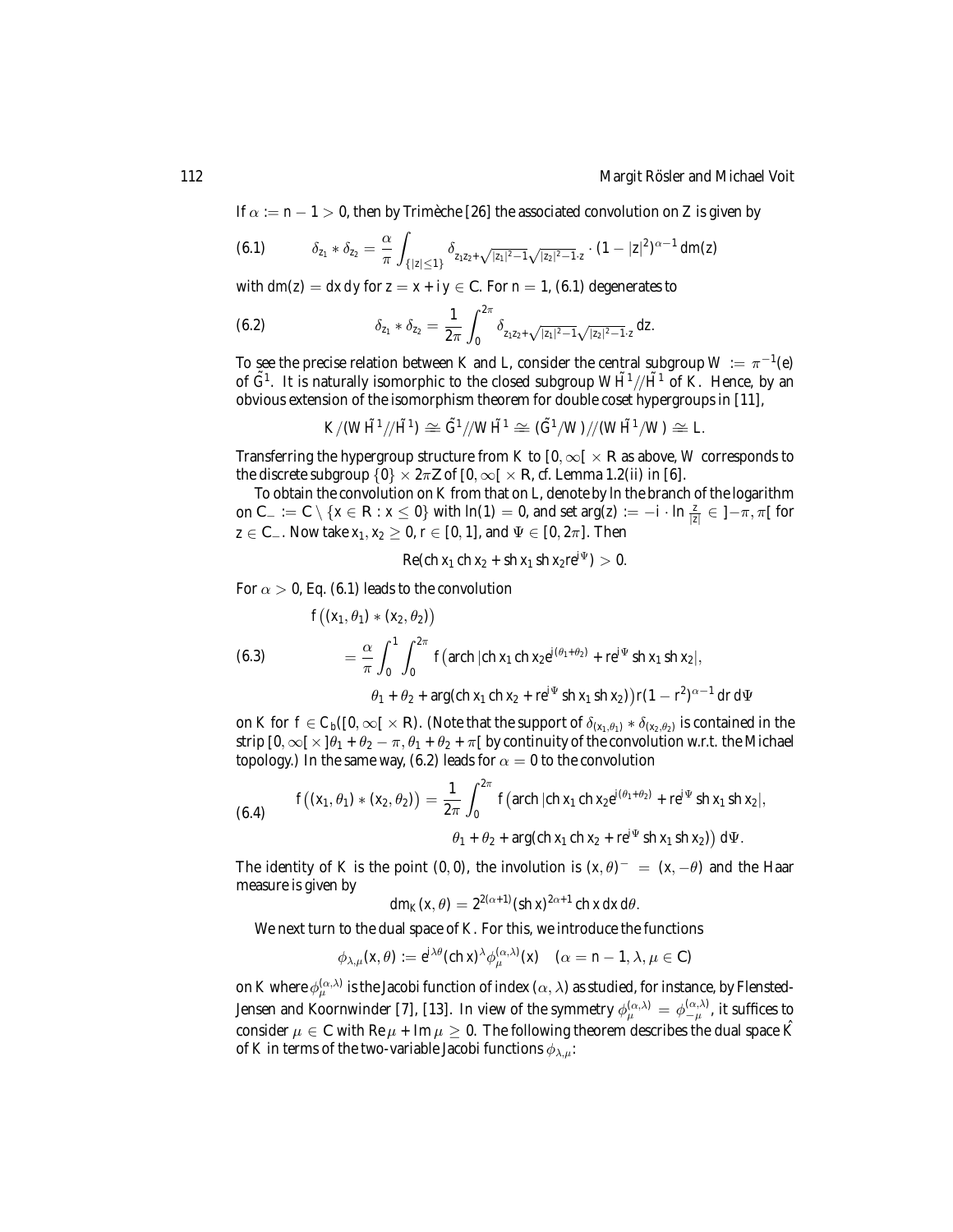#### *Theorem 6.1*

- *(1) The space of all non-trivial multiplicative continuous functions on K is given by*
- $X(K) := \{ f \in C(K) : f \neq 0, f(x * y) = f(x) f(y) \text{ for all } x, y \in K \} = \{ \phi_{\lambda,\mu} : \lambda, \mu \in \mathbb{C} \}.$
- *(2)*  $\phi_{\lambda,\mu} \in \mathfrak{X}(K)$  *is symmetric (i.e.,*  $\phi_{\lambda,\mu}(x,-\theta) = \overline{\phi_{\lambda,\mu}(x,\theta)}$  *for all*  $(x,\theta) \in K$ *) if and only*  $if \lambda \in \mathbb{R}$  *and*  $\mu \in [0, \infty[ \cup i [0, \infty[$ *.*
- *(3)*  $\hat{K} = \{\phi_{\lambda,\mu} : \lambda \in \mathbb{R}, \mu \in [0,\infty[ \cup i[0,\alpha+1]\} \cup \{\phi_{\lambda,\mu} : (\lambda,\mu) = (\pm(\alpha+1+2k+1))\}$  $(\eta),\overline{i\eta}),\overline{k}\in\mathbb{N}_0,\eta\in[0,\infty[\}.$
- *(4) The support of the Plancherel measure*  $\pi$  *on*  $\hat{K}$  *is given by*

$$
\begin{aligned} \text{supp}\, \pi = \{\phi_{\lambda,\mu}: \lambda \in \mathbb{R}, \mu \in [0,\infty[\} \\ \cup \, \{\phi_{\lambda,\mu}: (\lambda,\mu) = \bigl(\pm(\alpha+1+2k+\eta), i\eta\bigr), k \in \mathbb{N}_0, \eta \in [0,\infty[\}.\end{aligned}
$$

**Proof** (1) By Theorem 2.1 of [6], the  $\phi_{\lambda,\mu}$  with  $\lambda, \mu \in \mathbb{C}$  are exactly the  $C^{\infty}$ -spherical functions of the Gelfand pair  $(\tilde{G}^1, \tilde{H}^1)$ , *i.e.*, these functions are multiplicative on *K*. For the converse, we have to check  $\mathfrak{X}(K) \subset C^{\infty}(K)$ . For this, take  $\phi \in \mathfrak{X}(K)$  and  $f \in C^{\infty}_c(K)$  with  $\int_K \bar{\phi} f dm_K = 1$ . Then, by the definition of the convolution on *K*, the function  $x \mapsto f(\bar{\xi} * x)$ , with  $\xi \in K$  fixed, belongs to  $C_c^{\infty}(K)$ . Moreover,

$$
\phi(\mathbf{x}) = \phi * f(\mathbf{x}) = \int_K \phi(\xi) f(\bar{\xi} * \mathbf{x}) dm_K(\xi).
$$

Hence  $\phi \in C^{\infty}(K)$ , and the proof of (1) is finished.

(2) is clear as  $\phi_{\mu}^{(\alpha,\lambda)}$  is real-valued for real arguments if and only if  $\mu \in \mathbb{R} \cup i\mathbb{R}$ . (This follows from from the hypergeometric differential equation satisfied by  $\phi_\mu^{(\alpha,\lambda)}$  .)

(3) follows from the asymptotic behaviour of the functions  $\phi_{\lambda,\mu}$ ; see Eq. (2.6) of [6].

(4) is a consequence of the Plancherel formula associated with the functions  $\phi_{\lambda,\mu}$  (see Theorem 2.5 of [6] or Theorem V.2 of [26]) and the fact that the Plancherel measure is determined uniquely by the Plancherel formula.

(6.3) and (6.4) show that  $G = \{0\} \times \mathbb{R}$  is a closed subgroup of the hypergroup  $K \cong$  $[0, \infty[ \times \mathbb{R}$ . Thus, by Remark 4.21, for every  $\lambda \in \mathbb{R}$  the function  $\sigma_{\lambda}(x, \theta) := e^{i\lambda\theta}$  defines a partial character of  $(K, G)$ . The convolution on the quotient hypergroup  $K/G$  is immediately seen from (6.3) and (6.4) respectively; for  $\alpha = n - 1 > 0$ , it is given by

$$
\delta_x * \delta_y = \frac{2\alpha}{\pi} \int_0^1 \int_0^{\pi} \delta_{\text{arch }|\Lambda(x,y;\pi \Psi)|} r(1-r^2)^{\alpha-1} \, dr \, d\Psi
$$

for *x*,  $y > 0$ , where

$$
\Lambda(x, y; r, \Psi) := \text{ch } x \text{ch } y + r e^{i\Psi} \text{ sh } x \text{sh } y.
$$

The identity of  $K/G \cong [0, \infty)$  is 0, the involution is the identity mapping and the Haar measure is given by

$$
dm_{K/G}(x) = 2^{2(\alpha+1)} (\operatorname{sh} x)^{2\alpha+1} \operatorname{ch} x \, dx.
$$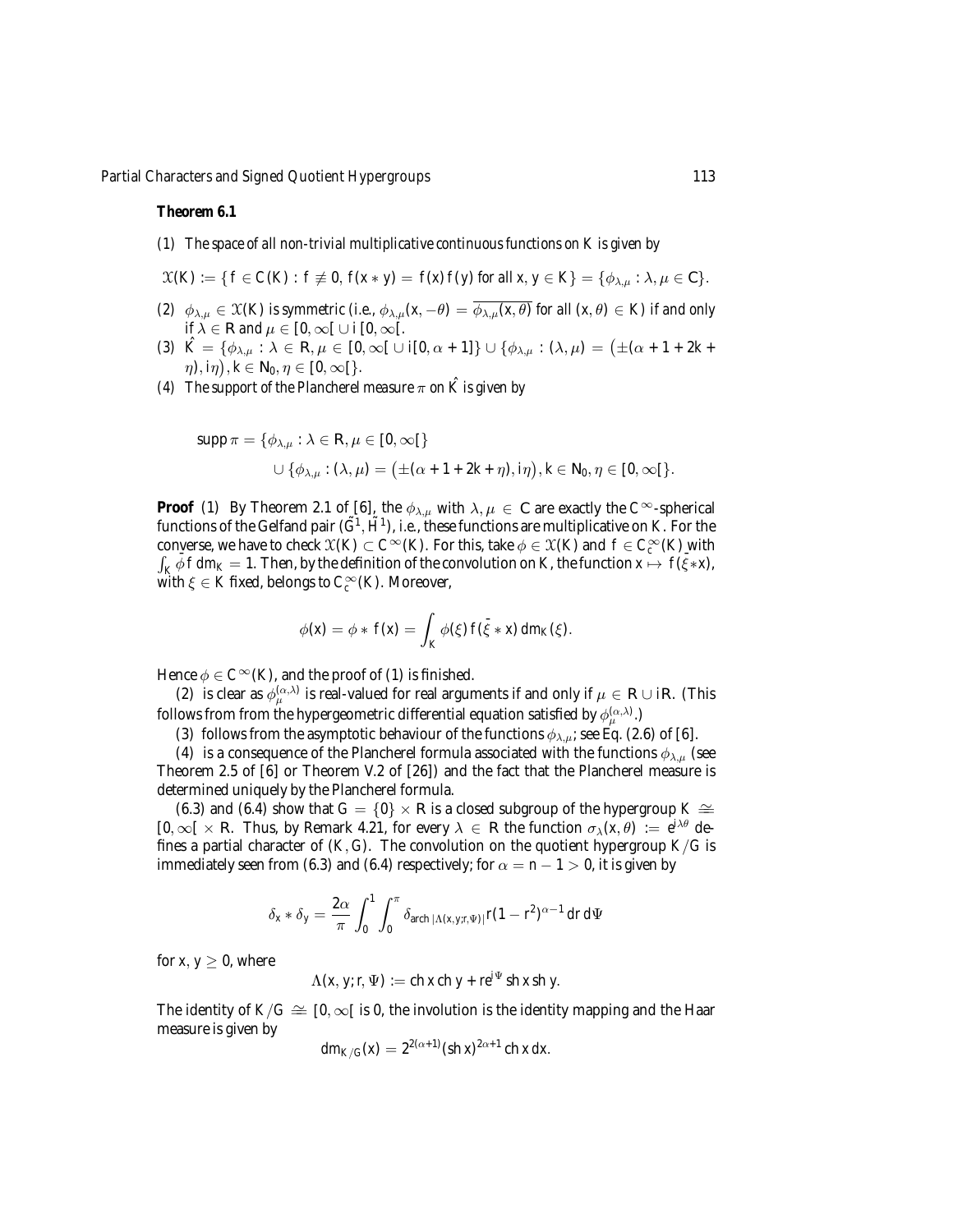Thus  $(K/G, *)$  is just the Jacobi hypergroup of index  $(\alpha, 0)$  on  $[0, \infty)$ , see Section 7.2 of  $[13]$  or  $[7]$ . (Note that in several formulas of  $[13]$ , arcosh $(\ldots)$  is missing in the argument of the integrand.) By Corollary 4.7, each partial character  $\sigma_{\lambda}, \lambda \in \mathbb{R}$ , leads to a hermitian signed hypergroup convolution  $*_{{(\alpha,\lambda)}}$  on  $K/G$ . The following theorem summarizes properties of these signed quotient hypergroups. As the convolutions induced by  $\sigma_{\lambda}$ and  $\sigma_{-\lambda}$  coincide (see 4.18), we restrict attention to the case  $\lambda \geq 0$ .

#### *Theorem 6.2*

- *(1)* For  $\alpha = n 1 > 0$ , the convolution on the signed hypergroup  $X^{\alpha}_{\lambda} := (K/G, *_{(\alpha,\lambda)})$  with  $\lambda \geq 0$  *is given by* 
	- (6.5)

$$
\delta_x *_{(\alpha,\lambda)} \delta_y = \frac{2\alpha}{\pi} \int_0^1 \int_0^{\pi} \delta_{\text{arch }|\Lambda(x,y;t,\Psi)|} \cos(\lambda \arg \Lambda(x,y;t,\Psi)) r(1-r^2)^{\alpha-1} dr d\Psi
$$

*for x*,  $y \ge 0$ *. In the case*  $\alpha = 0$ *, it degenerates to* 

(6.6) 
$$
\delta_x *_{(0,\lambda)} \delta_y = \frac{1}{\pi} \int_0^{\pi} \delta_{\text{arch }|\Lambda(x,y;1,\Psi)|} \cos(\lambda \arg \Lambda(x,y;1,\Psi)) d\Psi.
$$

*Neutral element, involution and pseudo-invariant measure are the same as for the quotient hypergroup*  $(K/G, *) = X_0^{\alpha}$ *.* 

*(2)* The dual space  $\widehat{X}^{\alpha}_{\lambda}$  of  $X^{\alpha}_{\lambda}$  is given by

$$
\widehat{X}_{\lambda}^{\alpha} = \{ \Psi_{\mu}^{(\alpha,\lambda)}, \Psi_{\mu}^{(\alpha,\lambda)}(x) := (\text{ch } x)^{\lambda} \phi_{\mu}^{(\alpha,\lambda)}(x) \mid \mu \in I_{\lambda}^{\alpha} \}, \quad \text{with}
$$
  

$$
I_{\lambda}^{\alpha} = [0, \infty[ \cup i[0, \alpha + 1] \cup \{-i(\alpha + 1 + 2k - \lambda) : k \in \mathbb{N}_0 \text{ and } k \leq (-\alpha - 1 + \lambda)/2 \}.
$$

**Proof** (1) By the definition of signed quotient hypergroup convolutions, we have for *f* ∈  $C_b([0,\infty[)$  and  $x, y \ge 0$  that  $(\delta_x *_{(\alpha,\lambda)} \delta_y)(f) = (\delta_{(x,0)} * \delta_{(y,0)})(f_\lambda)$ ; here  $*$  denotes the convolution on *K* and  $f_{\lambda} \in C_b(K)$  is given by  $f_{\lambda}(x, \theta) = f(x)e^{i\lambda\theta}$ . Using (6.3) and (6.4) respectively, we obtain (6.5) and (6.6). The rest is clear by Theorem 4.6.

(2) follows from  $A(\widehat{K}, G, \sigma_{\lambda}|_G) = \{\phi_{\nu,\mu} \in \widehat{K} : \nu = \lambda\}$  and Theorems 5.2 and 6.1(3).

*Remark 6.3* Eq. (6.5) on  $X_{\lambda}^{\alpha}$  with  $\alpha = n - 1 > 0$  can be written in "kernel form" via a substitution according to [7]; more precisely, if

$$
(r, \Psi) \mapsto (u, \chi) \in [0, \infty) \times [0, \pi]; \quad e^{i\chi} \operatorname{ch} u = \operatorname{ch} x \operatorname{ch} y + re^{i\Psi} \operatorname{sh} x \operatorname{sh} y = \Lambda(x, y; r, \Psi),
$$

then,

(6.7) 
$$
\delta_x *_{(\alpha,\lambda)} \delta_y = \int_0^\infty \delta_u K_\lambda^\alpha(x,y,u) \, dm_{K/G}(u),
$$

where the kernel  $K_\lambda^\alpha$  is given by

$$
K_{\lambda}^{\alpha}(x, y, u) = \frac{\alpha}{2^{2\alpha+1}\pi} \cdot \frac{1}{(\sh x \sh y \sh u)^{2\alpha}} \cdot \int_{0}^{\pi} \left[ F_{x,y,u}(\chi) \right]_{+}^{\alpha-1} \cos(\lambda \chi) d\chi,
$$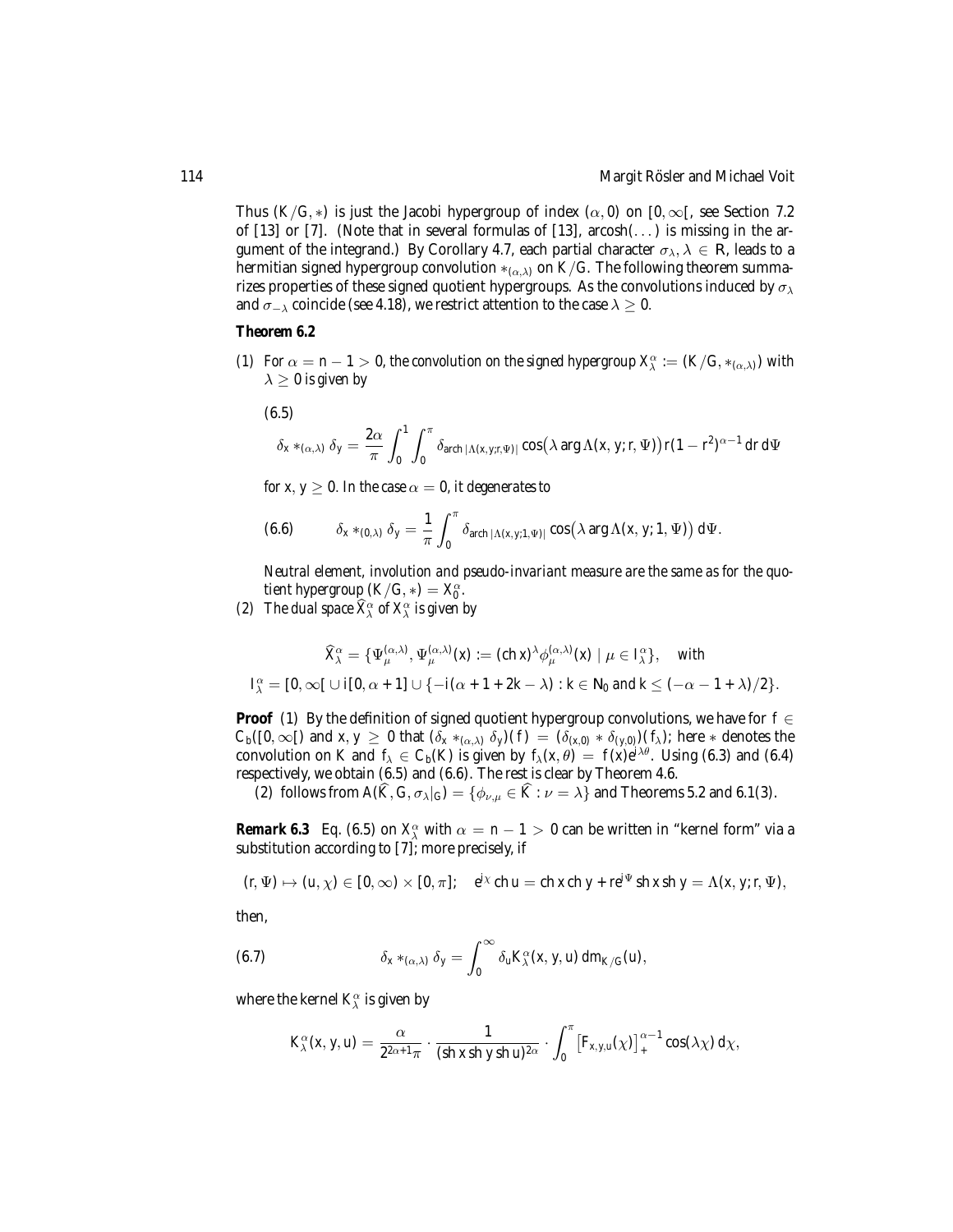with

$$
F_{x,y,u}(\chi) = 1 - (c h x)^2 - (c h y)^2 - (c h u)^2 + 2 ch x ch y ch u cos \chi;
$$

here  $(x)_{+} := x$  for  $x > 0$  and  $(x)_{+} := 0$  for  $x \le 0$ .

For  $\alpha\geq\beta>-1/2$ , the Jacobi functions  $\phi_\mu^{(\alpha,\beta)}$  on  $[0,\infty[$  have a well-known positive product formula (formulas (7.11) to (7.13) in [13]), which determines the Jacobi hypergroup of order  $(\alpha, \beta)$  on [0,  $\infty$ [; see also Section 3.5 of [3]. On the other hand, the convolution formulas on  $X_{\lambda}^{\alpha}$  lead immediately to new product formulas for the Jacobi functions  $\phi_\mu^{(\alpha,\lambda)}$ ; in case  $\alpha>0$  we obtain from (6.7) that

(6.8)

$$
\phi_{\mu}^{(\alpha,\lambda)}(x)\phi_{\mu}^{(\alpha,\lambda)}(y)=\frac{2^{2(\alpha+1)}}{(ch\,x)^{\lambda}(ch\,y)^{\lambda}}\int_0^{\infty}\phi_{\mu}^{(\alpha,\lambda)}(u)K_{\lambda}^{\alpha}(x,y,u)(sh\,u)^{2\alpha+1}(ch\,u)^{\lambda+1}\,du.
$$

In contrast to Koornwinder's product formula (7.11) of [13] for the  $\phi_\mu^{(\alpha,\lambda)}$  , which cannot be extended to  $(\alpha, \lambda)$  with $\lambda > \alpha$ , this formula is valid for all  $\lambda \geq 0$ . In the case  $\alpha \geq \lambda \geq 0$ , it may be interpreted in the sense that the Jacobi hypergroup of order  $(\alpha, \lambda)$  is obtained from the signed hypergroup  $X^\alpha_\lambda$  by a deformation similar to the hypergroup renormalizations by positive semicharacters studied in Voit [28]. In fact, if  $\circ_{(\alpha,\lambda)}$  denotes the convolution on the Jacobi hypergroup of order  $(\alpha, \lambda)$ , then

$$
\delta_x \circ_{(\alpha,\lambda)} \delta_y = \frac{1}{(\operatorname{ch} x)^\lambda (\operatorname{ch} y)^\lambda} \int_0^\infty \delta_u(\operatorname{ch} u)^\lambda d(\delta_x *_{(\alpha,\lambda)} \delta_y) (u).
$$

This in turn reveals that for  $\alpha \geq \lambda \geq 0$  the convolution on  $X^\alpha_\lambda$  is positivity-preserving. However, (4.1) shows that unless  $\lambda = 0$ , the convolution  $*_{(\alpha,\lambda)}$  is not probability-preserving and therefore is not a hypergroup convolution. This is in accordance with the fact that the function  $x \mapsto (\text{ch } x)^\lambda$  is not multiplicative on  $X_\lambda^\alpha$  for  $\lambda \neq 0$ .

### **References**

- [1] C. Benson, J. Jenkins and G. Ratcliff, *Bounded K-spherical functions on Heisenberg groups.* J. Funct. Anal. **105**(1992), 409–443.
- [2] Yu. M. Berezansky and A. A. Kaluzhny, *Hypercomplex systems with locally compact bases.* Selecta Math. Soviet. (2) **4**(1985), 151–200.
- [3] W. Bloom and H. Heyer, *Harmonic Analysis of Probability Measures on Hypergroups.* De Gruyter, Berlin-New York, 1995.
- [4] C. F. Dunkl, *The measure algebra of a locally compact hypergroup.* Trans. Amer. Math. Soc. **179**(1973), 331– 348.
- [5] J. Faraut, *Analyse harmonique sur les pairs de Gelfand et les espaces hyperboliques.* In: Analyse harmonique (Eds. J.-L. Clerc, P. Eymard, J. Faraut, M. Rais and R. Takahashi), Ch. IV, C.I.M.P.A., Nice, 1982.
- [6] M. Flensted-Jensen, *Spherical functions on a simply connected semisimple Lie group II. The Paley-Wiener theorem for the rank one case.* Math. Ann. **228**(1972), 65–92.
- [7] M. Flensted-Jensen and T. H. Koornwinder, *The convolution structure for Jacobi function expansions.* Ark. Mat. **17**(1979), 139–151.
- [8] G. B. Folland, *Harmonic Analysis in Phase Space.* Princeton University Press, Princeton, NJ, 1989.
- [9] E. Görlich and C. Markett, A convolution structure for Laguerre series. Indag. Math. 44(1982), 161-171.
- [10] P. Hermann, *Induced representations and hypergroup homomorphisms.* Monatsh. Math. **116** (1993), 245–262.
- [11] R. I. Jewett, *Spaces with an abstract convolution of measures.* Adv. Math. **18**(1975), 1–101.
- [12] T. Koornwinder, *The addition formula for Laguerre polynomials.* SIAM J. Math. Anal. **8**(1977), 535–540.
- [13] , *Jacobi functions and analysis of noncompact semisimple Lie groups.* In: Special Functions: Group Theoretical Aspects and Applications (Eds. R. A. Askey, *et al*.), D. Reidel Publishing Company, 1984, 1–85.